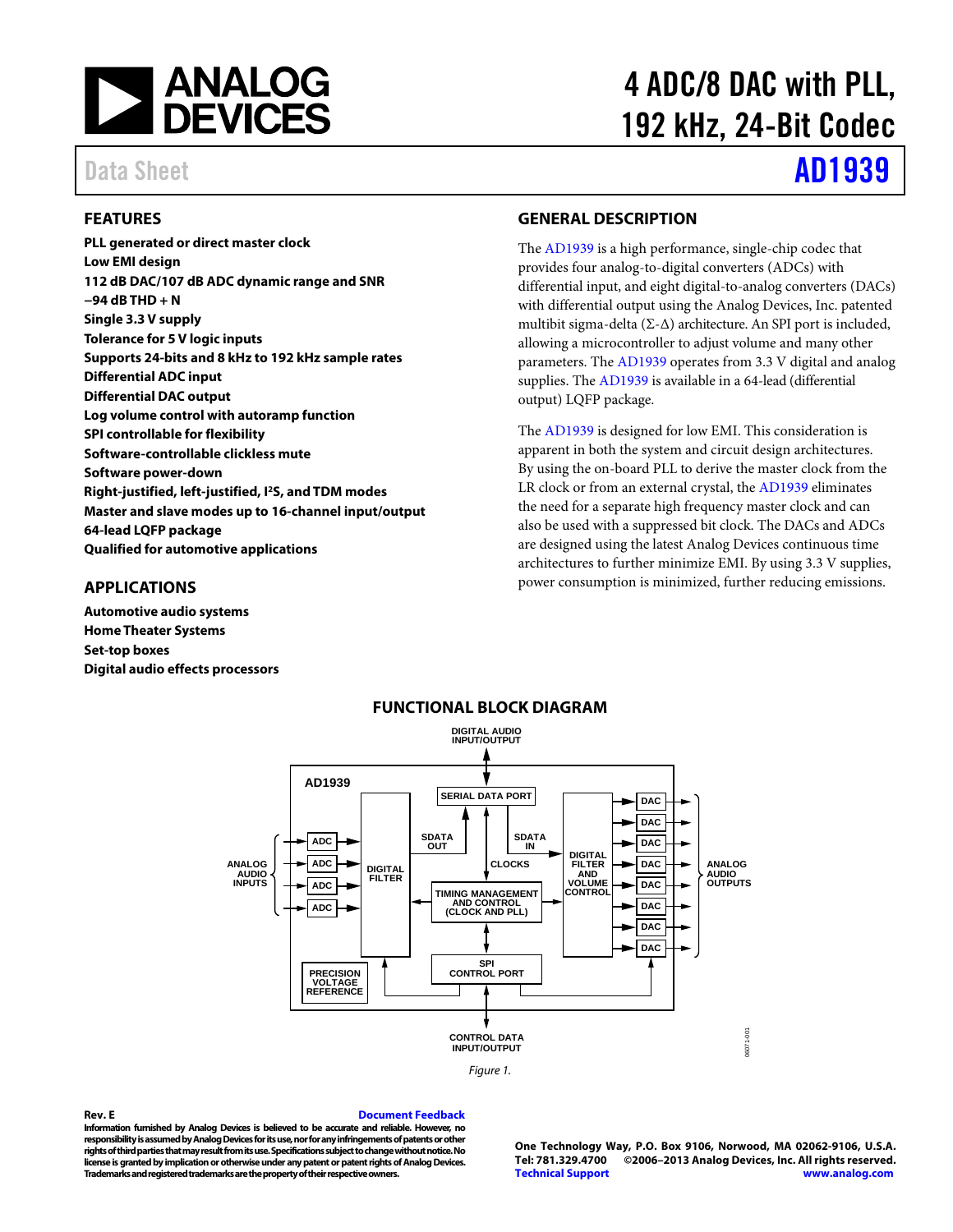# **AD1939\* PRODUCT PAGE QUICK LINKS**

**Last Content Update: 02/23/2017**

### **[COMPARABLE PARTS](http://www.analog.com/parametricsearch/en/11306?doc=AD1939.pdf&p0=1&lsrc=pst)**

View a parametric search of comparable parts.

### **[EVALUATION KITS](http://www.analog.com/ad1939/evalkits?doc=AD1939.pdf&p0=1&lsrc=ek)**

- AD1939 Evaluation Board
- ADUSB2EBZ Evaluation Board

### **[DOCUMENTATION](http://www.analog.com/ad1939/documentation?doc=AD1939.pdf&p0=1&lsrc=doc)**

### **Application Notes**

- AN-1006: Using the EVAL-ADUSB2EBZ
- AN-1365: AD1933/AD1934/AD1938/AD1939/AD1974 Boot Up Application

### **Data Sheet**

• AD1939: 4 ADC/8 DAC with PLL, 192 kHz, 24-Bit Codec Data Sheet

### **User Guides**

- UG-040: Evaluation Guide for AD1937/AD1939
- UG-784: EVAL-MELODY-5 Audio/Video Evaluation Board

### **[SOFTWARE AND SYSTEMS REQUIREMENTS](http://www.analog.com/ad1939/softwarerequirements?doc=AD1939.pdf&p0=1&lsrc=swreq)**

• Automated Register Window Builder

### **[TOOLS AND SIMULATIONS](http://www.analog.com/ad1939/tools?doc=AD1939.pdf&p0=1&lsrc=tools)**

• AD1938 IBIS Model

### **[REFERENCE MATERIALS](http://www.analog.com/ad1939/referencematerials?doc=AD1939.pdf&p0=1&lsrc=rm)**

#### **Technical Articles**

- Benchmarking Integrated Audio: Why CPU Usage Alone No Longer Predicts User Experience
- Flexible Silicon: GUI-programmable Audio Processors (Part 2)

### **[DESIGN RESOURCES](http://www.analog.com/ad1939/designsources?doc=AD1939.pdf&p0=1&lsrc=dr)**

- AD1939 Material Declaration
- PCN-PDN Information
- Quality And Reliability
- Symbols and Footprints

### **[DISCUSSIONS](http://www.analog.com/ad1939/discussions?doc=AD1939.pdf&p0=1&lsrc=disc)**

View all AD1939 EngineerZone Discussions.

### **[SAMPLE AND BUY](http://www.analog.com/ad1939/sampleandbuy?doc=AD1939.pdf&p0=1&lsrc=sb)**

Visit the product page to see pricing options.

### **[TECHNICAL SUPPORT](http://www.analog.com/support/technical-support.html?doc=AD1939.pdf&p0=1&lsrc=techs)**

Submit a technical question or find your regional support number.

### **[DOCUMENT FEEDBACK](https://form.analog.com/Form_Pages/feedback/documentfeedback.aspx?doc=AD1939.pdf&product=AD1939&p0=1&lsrc=dfs)**

Submit feedback for this data sheet.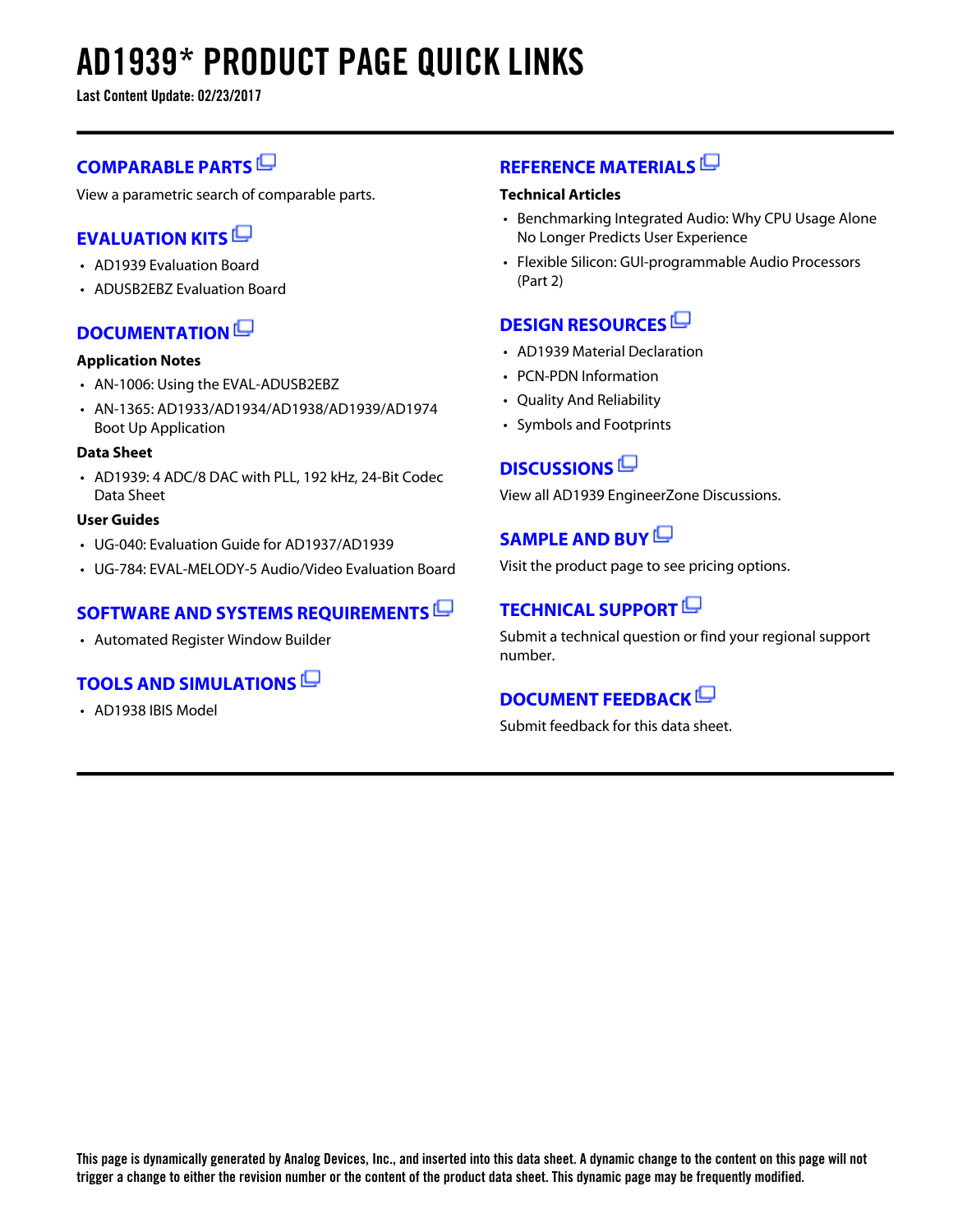## TABLE OF CONTENTS

### <span id="page-2-0"></span>**REVISION HISTORY**

### **2/13—Rev. D to Rev. E**

### **7/11—Rev. C to Rev. D**

|  |  |  | Changes to Pin 15, Pin 18, Pin 19, and Pin 20 Descriptions  9 |  |
|--|--|--|---------------------------------------------------------------|--|
|  |  |  |                                                               |  |

### **9/10—Rev. B to Rev. C**

| Added Qualified for Automotive Applications to the Features                                     |  |
|-------------------------------------------------------------------------------------------------|--|
|                                                                                                 |  |
|                                                                                                 |  |
| Changed $T_A$ from $-40^{\circ}$ C to $+130^{\circ}$ C to $-40^{\circ}$ C to $+105^{\circ}$ C 5 |  |
|                                                                                                 |  |
|                                                                                                 |  |
|                                                                                                 |  |

#### **3/10—Rev. A to Rev. B**

| Time-Division Multiplexed (TDM) Modes 15 |  |
|------------------------------------------|--|
|                                          |  |
|                                          |  |
|                                          |  |
|                                          |  |
|                                          |  |
|                                          |  |
|                                          |  |
|                                          |  |
|                                          |  |
|                                          |  |
|                                          |  |

| 6/07—Rev. 0 to Rev. A |  |
|-----------------------|--|

### **7/06—Revision 0: Initial Version**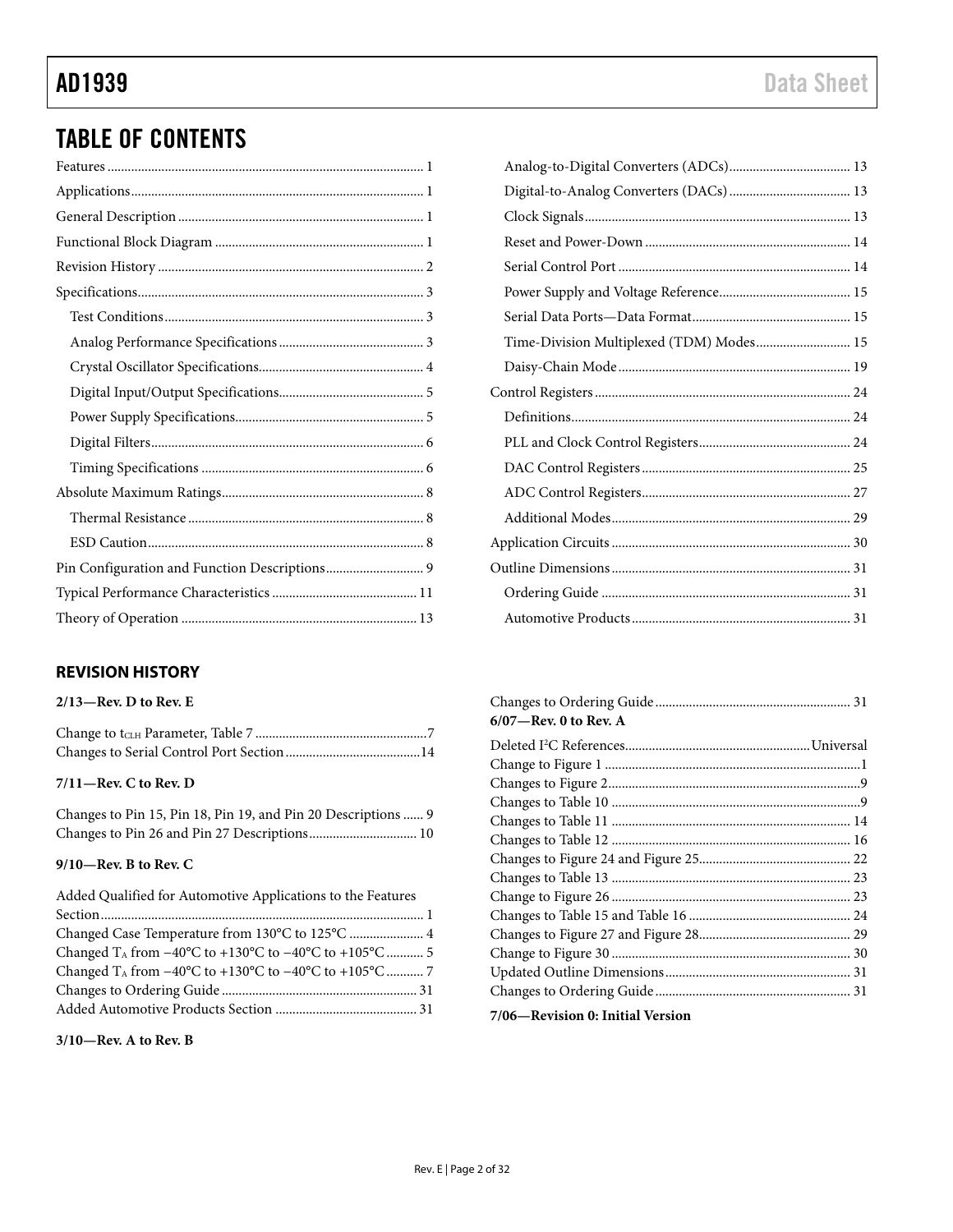## <span id="page-3-0"></span>**SPECIFICATIONS**

### <span id="page-3-1"></span>**TEST CONDITIONS**

Performance of all channels is identical, exclusive of the interchannel gain mismatch and interchannel phase deviation specifications.

| Supply voltages (AVDD, DVDD)      | 3.3V                                         |
|-----------------------------------|----------------------------------------------|
| Temperature range <sup>1</sup>    | As specified in Table 1 and Table 2          |
| Master clock                      | 12.288 MHz (48 kHz fs, $256 \times$ fs mode) |
| Input sample rate                 | $48$ kHz                                     |
| Measurement bandwidth             | $20$ Hz to $20$ kHz                          |
| Word width                        | 24 bits                                      |
| Load capacitance (digital output) | 20pF                                         |
| Load current (digital output)     | $\pm 1$ mA or 1.5 kΩ to ½ DVDD supply        |
| Input voltage high                | 2.0V                                         |
| Input voltage low                 | 0.8V                                         |

<span id="page-3-2"></span>1 Functionally guaranteed at −40°C to +125°C case temperature.

### **ANALOG PERFORMANCE SPECIFICATIONS**

Specifications guaranteed at an ambient temperature of 25°C.

<span id="page-3-3"></span>

| <b>Parameter</b>                        | <b>Conditions/Comments</b>    | Min     | <b>Typ</b>  | <b>Max</b> | Unit          |
|-----------------------------------------|-------------------------------|---------|-------------|------------|---------------|
| <b>ANALOG-TO-DIGITAL CONVERTERS</b>     |                               |         |             |            |               |
| <b>ADC Resolution</b>                   | All ADCs                      |         | 24          |            | <b>Bits</b>   |
| <b>Dynamic Range</b>                    | 20 Hz to 20 kHz, -60 dB input |         |             |            |               |
| No Filter (RMS)                         |                               | 96      | 102         |            | dB            |
| With A-Weighted Filter (RMS)            |                               | 98      | 105         |            | dB            |
| Total Harmonic Distortion + Noise       | $-1$ dBFS                     |         | $-96$       | $-87$      | dB            |
| Full-Scale Input Voltage (Differential) |                               |         | 1.9         |            | V rms         |
| <b>Gain Error</b>                       |                               | $-10$   |             | $+10$      | $\%$          |
| Interchannel Gain Mismatch              |                               | $-0.25$ |             | $+0.25$    | dB            |
| <b>Offset Error</b>                     |                               | $-10$   | 0           | $+10$      | mV            |
| <b>Gain Drift</b>                       |                               |         | 100         |            | ppm/°C        |
| Interchannel Isolation                  |                               |         | $-110$      |            | dB            |
| <b>CMRR</b>                             | 100 mV rms, 1 kHz             |         | 55          |            | dB            |
|                                         | 100 mV rms, 20 kHz            |         | 55          |            | dB            |
| Input Resistance                        |                               |         | 14          |            | $k\Omega$     |
| <b>Input Capacitance</b>                |                               |         | 10          |            | pF            |
| Input Common-Mode Bias Voltage          |                               |         | 1.5         |            | $\vee$        |
| DIGITAL-TO-ANALOG CONVERTERS            |                               |         |             |            |               |
| <b>Dynamic Range</b>                    | 20 Hz to 20 kHz, -60 dB input |         |             |            |               |
| No Filter (RMS)                         |                               | 102     | 107         |            | dB            |
| With A-Weighted Filter (RMS)            |                               | 105     | 110         |            | dB            |
| With A-Weighted Filter (Average)        |                               |         | 112         |            | dB            |
| Total Harmonic Distortion + Noise       | 0 dBFS                        |         |             |            |               |
|                                         | Two channels running          |         | $-94$       |            | dB            |
|                                         | Eight channels running        |         | $-86$       | $-76$      | dB            |
| Full-Scale Output Voltage               |                               |         | 1.76 (4.96) |            | V rms (V p-p) |
| <b>Gain Error</b>                       |                               | $-10$   |             | $+10$      | $\%$          |
| Interchannel Gain Mismatch              |                               | $-0.2$  |             | $+0.2$     | dB            |
| <b>Offset Error</b>                     |                               | $-25$   | $-6$        | $+25$      | mV            |
| <b>Gain Drift</b>                       |                               | $-30$   |             | $+30$      | ppm/°C        |
| Interchannel Isolation                  |                               |         | 100         |            | dB            |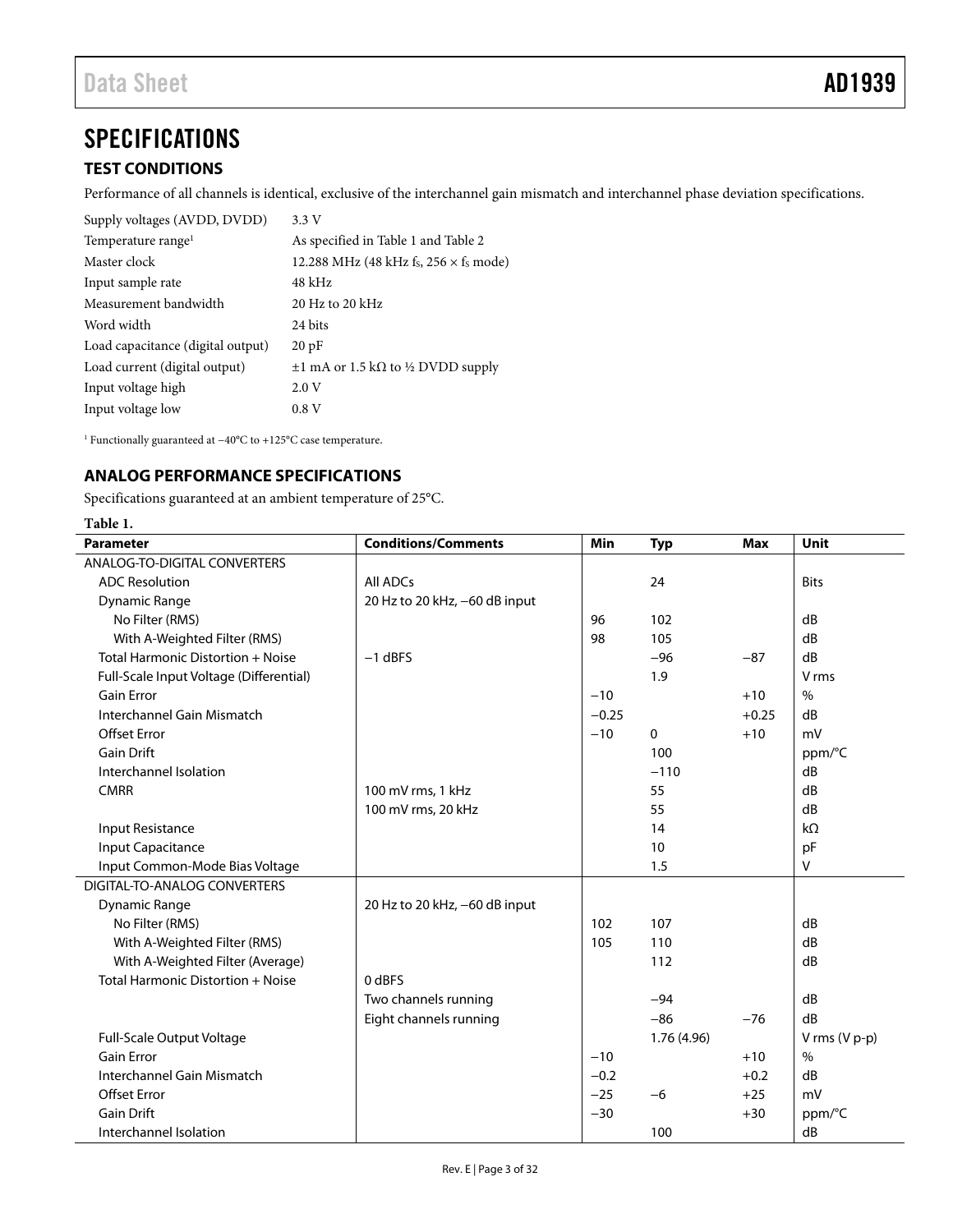| <b>Parameter</b>                  | <b>Conditions/Comments</b> | Min  | <b>Typ</b> | <b>Max</b> | Unit    |
|-----------------------------------|----------------------------|------|------------|------------|---------|
| Interchannel Phase Deviation      |                            |      | 0          |            | Degrees |
| Volume Control Step               |                            |      | 0.375      |            | dB      |
| Volume Control Range              |                            |      | 95         |            | dB      |
| De-emphasis Gain Error            |                            |      |            | ±0.6       | dB      |
| Output Resistance at Each Pin     |                            |      | 100        |            | Ω       |
| <b>REFERENCE</b>                  |                            |      |            |            |         |
| Internal Reference Voltage        | FILTR pin                  |      | 1.50       |            | v       |
| <b>External Reference Voltage</b> | FILTR pin                  | 1.32 | 1.50       | 1.68       | ν       |
| Common-Mode Reference Output      | CM pin                     |      | 1.50       |            | v       |
| <b>REGULATOR</b>                  |                            |      |            |            |         |
| Input Supply Voltage              | <b>VSUPPLY</b> pin         | 4.5  | 5          | 5.5        | v       |
| <b>Regulated Output Voltage</b>   | VSENSE pin                 | 3.19 | 3.37       | 3.55       | v       |

Specifications measured at a case temperature of 125°C.

<span id="page-4-1"></span>

<span id="page-4-2"></span>

| <b>Parameter</b>                        | <b>Conditions/Comments</b>    | Min     | <b>Typ</b>  | <b>Max</b> | <b>Unit</b>     |
|-----------------------------------------|-------------------------------|---------|-------------|------------|-----------------|
| ANALOG-TO-DIGITAL CONVERTERS            |                               |         |             |            |                 |
| <b>ADC Resolution</b>                   | <b>All ADCs</b>               |         | 24          |            | <b>Bits</b>     |
| <b>Dynamic Range</b>                    | 20 Hz to 20 kHz, -60 dB input |         |             |            |                 |
| No Filter (RMS)                         |                               | 93      | 102         |            | dB              |
| With A-Weighted Filter (RMS)            |                               | 96      | 104         |            | dB              |
| Total Harmonic Distortion + Noise       | $-1$ dBFS                     |         | $-96$       | $-87$      | dB              |
| Full-Scale Input Voltage (Differential) |                               |         | 1.9         |            | V rms           |
| <b>Gain Error</b>                       |                               | $-10$   |             | $+10$      | $\%$            |
| Interchannel Gain Mismatch              |                               | $-0.25$ |             | $+0.25$    | dB              |
| <b>Offset Error</b>                     |                               | $-10$   | 0           | $+10$      | mV              |
| DIGITAL-TO-ANALOG CONVERTERS            |                               |         |             |            |                 |
| Dynamic Range                           | 20 Hz to 20 kHz, -60 dB input |         |             |            |                 |
| No Filter (RMS)                         |                               | 101     | 107         |            | dB              |
| With A-Weighted Filter (RMS)            |                               | 104     | 110         |            | dB              |
| With A-Weighted Filter (Average)        |                               |         | 112         |            | dB              |
| Total Harmonic Distortion + Noise       | 0 dBFS                        |         |             |            |                 |
|                                         | Two channels running          |         | $-94$       |            | dB              |
|                                         | Eight channels running        |         | $-86$       | $-70$      | dB              |
| Full-Scale Output Voltage               |                               |         | 1.76 (4.96) |            | V rms $(V p-p)$ |
| <b>Gain Error</b>                       |                               | $-10$   |             | $+10$      | $\%$            |
| Interchannel Gain Mismatch              |                               | $-0.2$  |             | $+0.2$     | dB              |
| <b>Offset Error</b>                     |                               | $-25$   | $-6$        | $+25$      | mV              |
| <b>Gain Drift</b>                       |                               | $-30$   |             | $+30$      | ppm/°C          |
| <b>REFERENCE</b>                        |                               |         |             |            |                 |
| Internal Reference Voltage              | FILTR pin                     |         | 1.50        |            | V               |
| <b>External Reference Voltage</b>       | FILTR pin                     | 1.32    | 1.50        | 1.68       | V               |
| Common-Mode Reference Output            | CM pin                        |         | 1.50        |            | V               |
| <b>REGULATOR</b>                        |                               |         |             |            |                 |
| Input Supply Voltage                    | <b>VSUPPLY</b> pin            | 4.5     | 5           | 5.5        | V               |
| <b>Regulated Output Voltage</b>         | <b>VSENSE</b> pin             | 3.2     | 3.43        | 3.65       | V               |

### <span id="page-4-0"></span>**CRYSTAL OSCILLATOR SPECIFICATIONS**

**Table 3.** 

|             | Min | - Tvr   | <b>MA</b> | .<br>vm |
|-------------|-----|---------|-----------|---------|
| - JUNI<br>. |     | --<br>. |           | $-$     |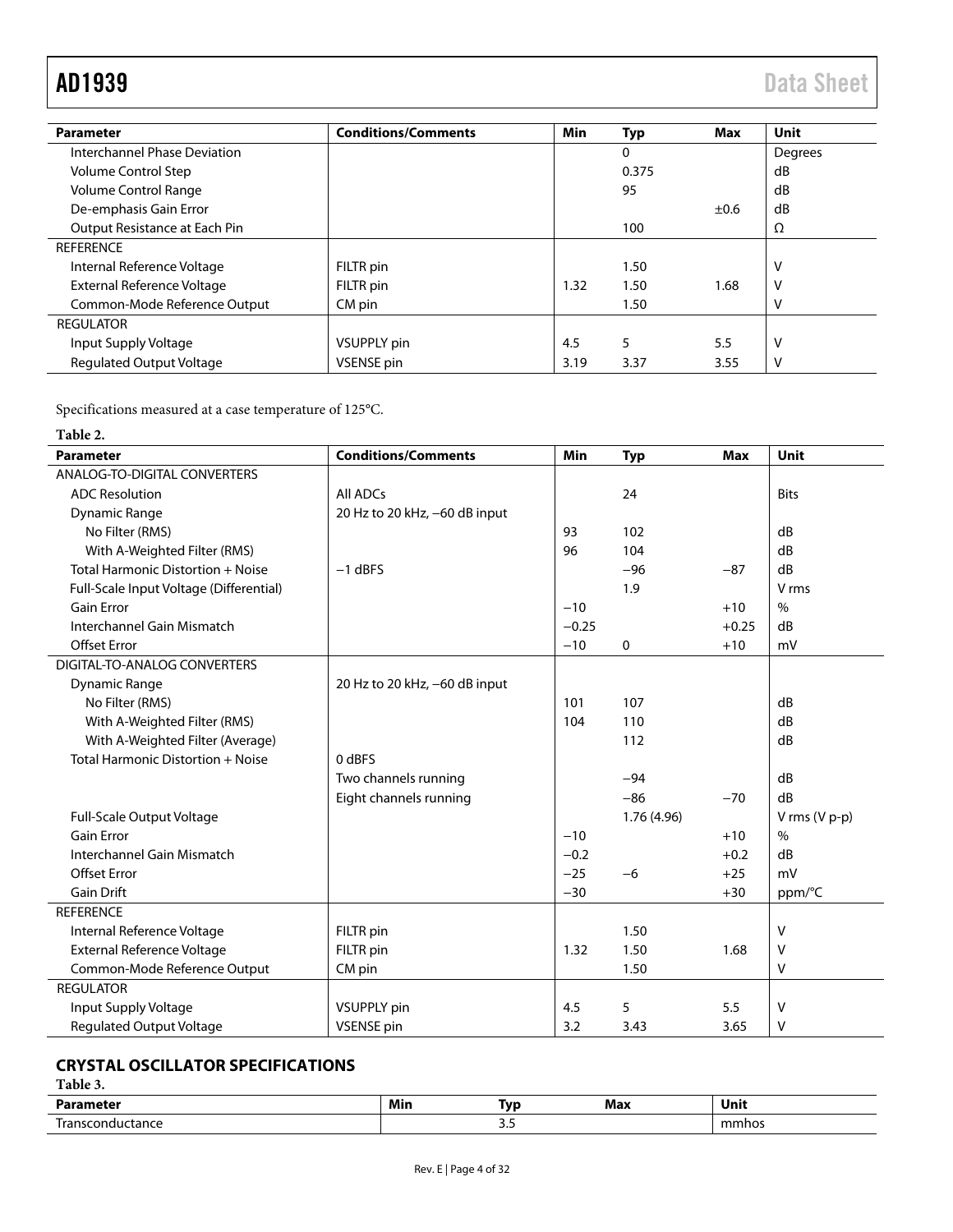### <span id="page-5-0"></span>**DIGITAL INPUT/OUTPUT SPECIFICATIONS**

 $-40\text{°C} <$  T<sub>A</sub> < +105°C, DVDD = 3.3 V ± 10%.

### **Table 4.**

| <b>Parameter</b>                             | <b>Conditions/Comments</b>              | Min            | Typ | Max | Unit |
|----------------------------------------------|-----------------------------------------|----------------|-----|-----|------|
| High Level Input Voltage $(V_{H})$           |                                         | 2.0            |     |     |      |
|                                              | MCLKI/XI pin                            | 2.2            |     |     | V    |
| Low Level Input Voltage $(VIL)$              |                                         |                |     | 0.8 | V    |
| Input Leakage                                | $I_{\text{IH}} @ V_{\text{IH}} = 2.4 V$ |                |     | 10  | μA   |
|                                              | $I_{IL} @ V_{IL} = 0.8 V$               |                |     | 10  | μA   |
| High Level Output Voltage (V <sub>OH</sub> ) | $I_{OH} = 1$ mA                         | $D VDD - 0.60$ |     |     | V    |
| Low Level Output Voltage (V <sub>OL</sub> )  | $I_{OL} = 1$ mA                         |                |     | 0.4 | V    |
| Input Capacitance                            |                                         |                |     |     | рF   |

### <span id="page-5-1"></span>**POWER SUPPLY SPECIFICATIONS**

| Table 5.                     |                                 |            |            |     |             |  |  |
|------------------------------|---------------------------------|------------|------------|-----|-------------|--|--|
| <b>Parameter</b>             | <b>Conditions/Comments</b>      | <b>Min</b> | <b>Typ</b> | Max | <b>Unit</b> |  |  |
| <b>SUPPLIES</b>              |                                 |            |            |     |             |  |  |
| Voltage                      | <b>DVDD</b>                     | 3.0        | 3.3        | 3.6 | V           |  |  |
|                              | <b>AVDD</b>                     | 3.0        | 3.3        | 3.6 | $\vee$      |  |  |
|                              | <b>VSUPPLY</b>                  | 4.5        | 5.0        | 5.5 | $\vee$      |  |  |
| <b>Digital Current</b>       | Master clock = $256$ fs         |            |            |     |             |  |  |
| Normal Operation             | $f_s = 48$ kHz                  |            | 56         |     | mA          |  |  |
|                              | $f_s = 96$ kHz                  |            | 65         |     | mA          |  |  |
|                              | $f_s = 192$ kHz                 |            | 95         |     | mA          |  |  |
| Power-Down                   | $f_s = 48$ kHz to 192 kHz       |            | 2.0        |     | mA          |  |  |
| <b>Analog Current</b>        |                                 |            |            |     |             |  |  |
| Normal Operation             |                                 |            | 74         |     | mA          |  |  |
| Power-Down                   |                                 |            | 23         |     | mA          |  |  |
| <b>DISSIPATION</b>           |                                 |            |            |     |             |  |  |
| Operation                    | Master clock = $256$ fs, 48 kHz |            |            |     |             |  |  |
| All Supplies                 |                                 |            | 429        |     | mW          |  |  |
| <b>Digital Supply</b>        |                                 |            | 185        |     | mW          |  |  |
| Analog Supply                |                                 |            | 244        |     | mW          |  |  |
| Power-Down, All Supplies     |                                 |            | 83         |     | mW          |  |  |
| POWER SUPPLY REJECTION RATIO |                                 |            |            |     |             |  |  |
| Signal at Analog Supply Pins | 1 kHz, 200 mV p-p               |            | 50         |     | dB          |  |  |
|                              | 20 kHz, 200 mV p-p              |            | 50         |     | dB          |  |  |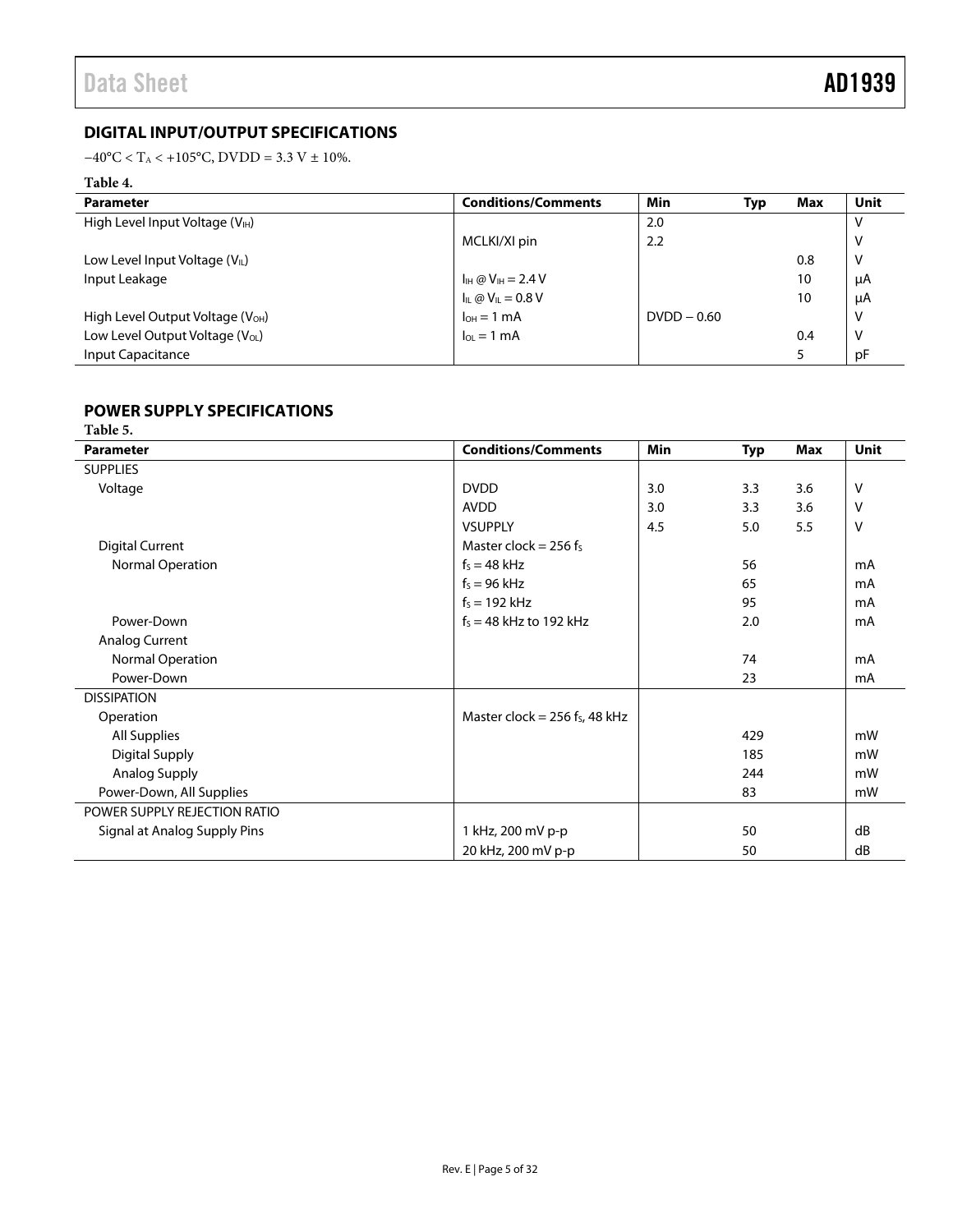### <span id="page-6-0"></span>**DIGITAL FILTERS**

### **Table 6.**

| Mode<br><b>Parameter</b>     |                                 | <b>Factor</b>      | Min | <b>Typ</b> | Max        | Unit |
|------------------------------|---------------------------------|--------------------|-----|------------|------------|------|
| ADC DECIMATION FILTER        | All modes, typical @ 48 kHz     |                    |     |            |            |      |
| Pass Band                    |                                 | 0.4375 $f_s$       |     | 21         |            | kHz  |
| Pass-Band Ripple             |                                 |                    |     | ±0.015     |            | dB   |
| <b>Transition Band</b>       |                                 | $0.5 f_s$          |     | 24         |            | kHz  |
| <b>Stop Band</b>             |                                 | $0.5625$ fs        |     | 27         |            | kHz  |
| <b>Stop-Band Attenuation</b> |                                 |                    | 79  |            |            | dB   |
| Group Delay                  |                                 | 22.9844/fs         |     | 479        |            | μs   |
| DAC INTERPOLATION FILTER     |                                 |                    |     |            |            |      |
| Pass Band                    | 48 kHz mode, typical @ 48 kHz   | $0.4535$ fs        |     | 22         |            | kHz  |
|                              | 96 kHz mode, typical @ 96 kHz   | $0.3646$ fs        | 35  |            |            | kHz  |
|                              | 192 kHz mode, typical @ 192 kHz | $0.3646$ fs        |     | 70         |            | kHz  |
| Pass-Band Ripple             | 48 kHz mode, typical @ 48 kHz   |                    |     |            | ±0.01      | dB   |
|                              | 96 kHz mode, typical @ 96 kHz   |                    |     |            | $\pm 0.05$ | dB   |
|                              | 192 kHz mode, typical @ 192 kHz |                    |     |            | ±0.1       | dB   |
| <b>Transition Band</b>       | 48 kHz mode, typical @ 48 kHz   | $0.5$ fs           |     | 24         |            | kHz  |
|                              | 96 kHz mode, typical @ 96 kHz   | 0.5 f <sub>S</sub> |     | 48         |            | kHz  |
|                              | 192 kHz mode, typical @ 192 kHz | $0.5$ fs           |     | 96         |            | kHz  |
| <b>Stop Band</b>             | 48 kHz mode, typical @ 48 kHz   | $0.5465 f_s$       |     | 26         |            | kHz  |
|                              | 96 kHz mode, typical @ 96 kHz   | $0.6354$ fs        |     | 61         |            | kHz  |
|                              | 192 kHz mode, typical @ 192 kHz | 0.6354 $f_s$       |     | 122        |            | kHz  |
| <b>Stop-Band Attenuation</b> | 48 kHz mode, typical @ 48 kHz   |                    | 70  |            |            | dB   |
|                              | 96 kHz mode, typical @ 96 kHz   |                    | 70  |            |            | dB   |
|                              | 192 kHz mode, typical @ 192 kHz |                    | 70  |            |            | dB   |
| <b>Group Delay</b>           | 48 kHz mode, typical @ 48 kHz   | $25/f_s$           |     | 521        |            | μs   |
|                              | 96 kHz mode, typical @ 96 kHz   | 11/f <sub>s</sub>  |     | 115        |            | μs   |
|                              | 192 kHz mode, typical @ 192 kHz | $8/f_s$            |     | 42         |            | μs   |

### <span id="page-6-1"></span>**TIMING SPECIFICATIONS**

 $-40$ °C < T<sub>A</sub> <  $+105$ °C, DVDD = 3.3 V ± 10%.

### **Table 7.**

| <b>Parameter</b>                                     | <b>Condition</b>      | <b>Comments</b>                                                                            | Min  | Max  | Unit                     |
|------------------------------------------------------|-----------------------|--------------------------------------------------------------------------------------------|------|------|--------------------------|
| INPUT MASTER CLOCK (MCLK) AND<br><b>RESET</b>        |                       |                                                                                            |      |      |                          |
| t <sub>MH</sub>                                      | MCLK duty cycle       | DAC/ADC clock source = PLL clock $\omega$ 256 fs, 384<br>$f_s$ , 512 $f_s$ , and 768 $f_s$ | 40   | 60   | $\%$                     |
| t <sub>MH</sub>                                      |                       | DAC/ADC clock source = direct MCLK $\omega$ 512 fs<br>(bypass on-chip PLL)                 | 40   | 60   | $\%$                     |
| f <sub>MCLK</sub>                                    | <b>MCLK</b> frequency | PLL mode, 256 f <sub>s</sub> reference                                                     | 6.9  | 13.8 | <b>MHz</b>               |
| f <sub>MCLK</sub>                                    |                       | Direct 512 fs mode                                                                         |      | 27.6 | <b>MHz</b>               |
| <b>t</b> <sub>PDR</sub>                              | Low                   |                                                                                            | 15   |      | ns                       |
| t <sub>PDRR</sub>                                    | Recovery              | Reset to active output                                                                     | 4096 |      | <b>t</b> <sub>MCLK</sub> |
| <b>PLL</b>                                           |                       |                                                                                            |      |      |                          |
| Lock Time                                            | MCLK and LRCLK input  |                                                                                            |      | 10   | ms                       |
| 256 fs VCO Clock, Output Duty Cycle,<br>MCLKO/XO Pin |                       |                                                                                            | 40   | 60   | $\%$                     |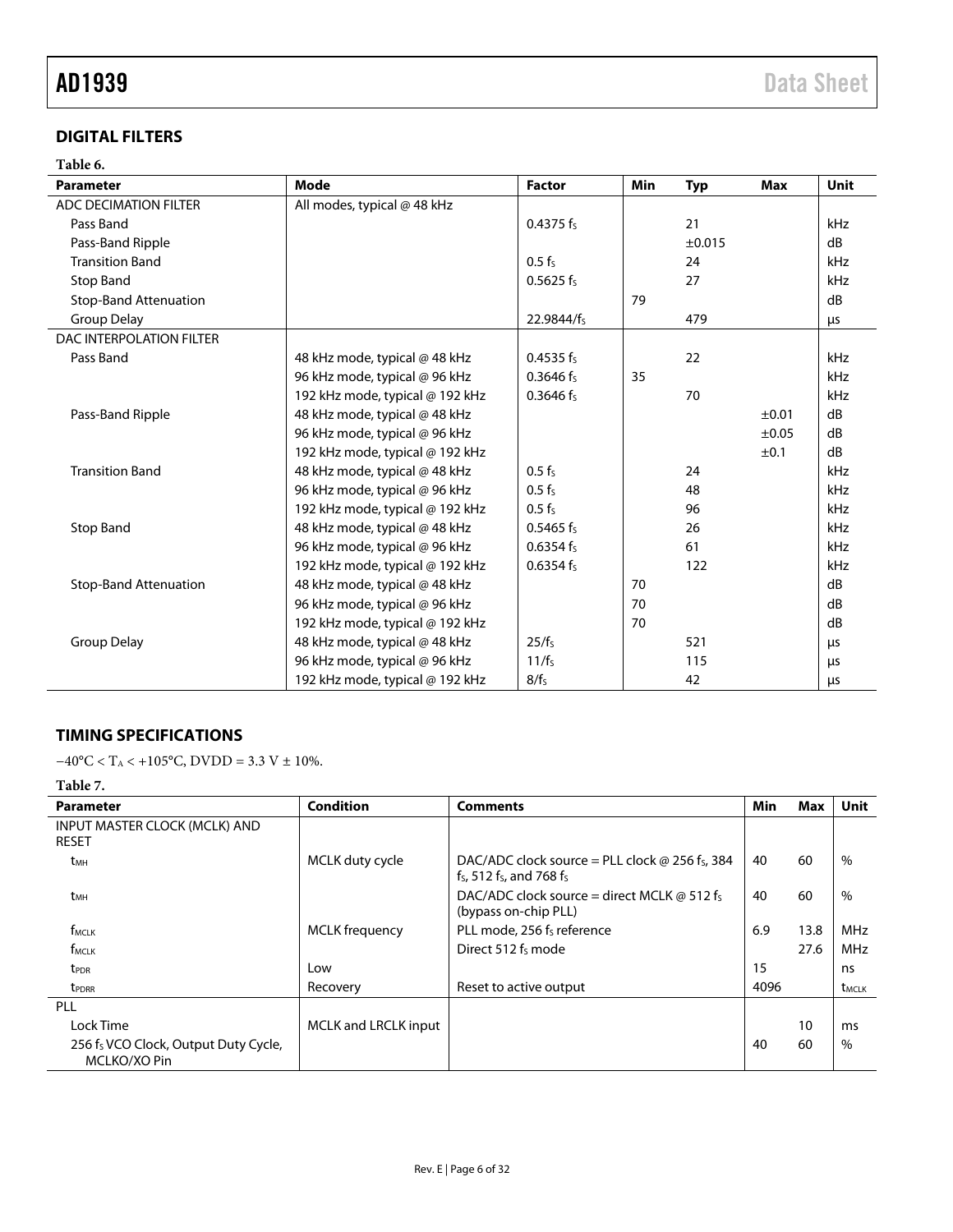# Data Sheet **AD1939**

| <b>Parameter</b>           | <b>Condition</b>      | <b>Comments</b>                                                   | Min  | Max  | <b>Unit</b> |
|----------------------------|-----------------------|-------------------------------------------------------------------|------|------|-------------|
| <b>SPI PORT</b>            |                       | See Figure 11                                                     |      |      |             |
| tcch                       | <b>CCLK</b> high      |                                                                   | 35   |      | ns          |
| tccl                       | <b>CCLK low</b>       |                                                                   | 35   |      | ns          |
| fcclk                      | <b>CCLK</b> frequency | $f_{CCLK} = 1/t_{CCP}$ ; only t <sub>CCP</sub> shown in Figure 11 |      | 10   | <b>MHz</b>  |
| tcps                       | CIN setup             | To CCLK rising                                                    | 10   |      | ns          |
| tc <sub>DH</sub>           | CIN hold              | From CCLK rising                                                  | 10   |      | ns          |
| $t_{CLS}$                  | <b>CLATCH</b> setup   | To CCLK rising                                                    | 10   |      | ns          |
| tclh                       | <b>CLATCH</b> hold    | From CCLK falling                                                 | 10   |      | ns          |
| tCLHIGH                    | <b>CLATCH</b> high    | Not shown in Figure 11                                            | 10   |      | ns          |
| tcoe                       | <b>COUT</b> enable    | From CCLK falling                                                 |      | 30   | ns          |
| $t_{\text{COD}}$           | COUT delay            | From CCLK falling                                                 |      | 30   | ns          |
| tcoh                       | <b>COUT hold</b>      | From CCLK falling, not shown in Figure 11                         | 30   |      | ns          |
| t <sub>cots</sub>          | <b>COUT tristate</b>  | From CCLK falling                                                 |      | 30   | ns          |
| DAC SERIAL PORT            |                       | See Figure 24                                                     |      |      |             |
| t <sub>DBH</sub>           | <b>DBCLK</b> high     | Slave mode                                                        | 10   |      | ns          |
| <b>t</b> <sub>DBL</sub>    | <b>DBCLK</b> low      | Slave mode                                                        | 10   |      | ns          |
| t <sub>DLS</sub>           | <b>DLRCLK</b> setup   | To DBCLK rising, slave mode                                       | 10   |      | ns          |
| t <sub>DLH</sub>           | <b>DLRCLK</b> hold    | From DBCLK rising, slave mode                                     | 5    |      | ns          |
| t <sub>DLS</sub>           | <b>DLRCLK</b> skew    | From DBCLK falling, master mode                                   | $-8$ | $+8$ | ns          |
| t <sub>DDS</sub>           | <b>DSDATA</b> setup   | To DBCLK rising                                                   | 10   |      | ns          |
| t <sub>DDH</sub>           | <b>DSDATA</b> hold    | From DBCLK rising                                                 | 5    |      | ns          |
| <b>ADC SERIAL PORT</b>     |                       | See Figure 25                                                     |      |      |             |
| <b>tABH</b>                | <b>ABCLK</b> high     | Slave mode                                                        | 10   |      | ns          |
| <b>t</b> ABL               | <b>ABCLK low</b>      | Slave mode                                                        | 10   |      | ns          |
| t <sub>ALS</sub>           | <b>ALRCLK</b> setup   | To ABCLK rising, slave mode                                       | 10   |      | ns          |
| <b>t</b> <sub>ALH</sub>    | <b>ALRCLK hold</b>    | From ABCLK rising, slave mode                                     | 5    |      | ns          |
| <b>t</b> <sub>ALS</sub>    | <b>ALRCLK skew</b>    | From ABCLK falling, master mode                                   | $-8$ | $+8$ | ns          |
| <b>t</b> ABDD              | <b>ASDATA delay</b>   | From ABCLK falling                                                |      | 18   | ns          |
| <b>AUXILIARY INTERFACE</b> |                       |                                                                   |      |      |             |
| t <sub>AXDS</sub>          | AAUXDATA setup        | To AUXBCLK rising                                                 | 10   |      | ns          |
| <b>t</b> AXDH              | AAUXDATA hold         | From AUXBCLK rising                                               | 5    |      | ns          |
| t <sub>DXDD</sub>          | DAUXDATA delay        | From AUXBCLK falling                                              |      | 18   | ns          |
| txBH                       | <b>AUXBCLK high</b>   |                                                                   | 10   |      | ns          |
| t <sub>XBL</sub>           | <b>AUXBCLK low</b>    |                                                                   | 10   |      | ns          |
| <b>t</b> <sub>DLS</sub>    | <b>AUXLRCLK</b> setup | To AUXBCLK rising                                                 | 10   |      | ns          |
| $t_{\text{DLH}}$           | <b>AUXLRCLK hold</b>  | From AUXBCLK rising                                               | 5    |      | ns          |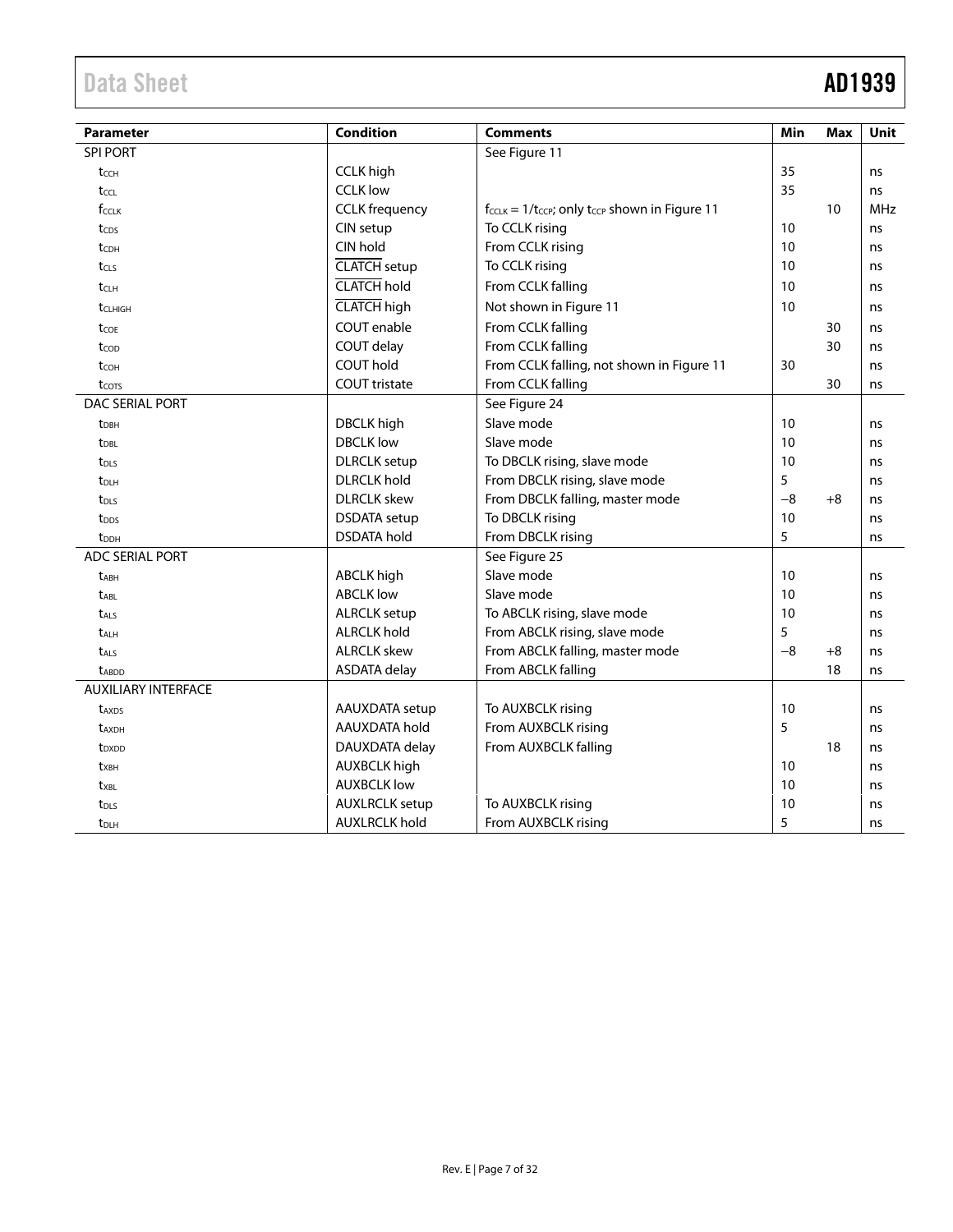## <span id="page-8-0"></span>ABSOLUTE MAXIMUM RATINGS

### **Table 8.**

| <b>Parameter</b>                    | Rating                              |
|-------------------------------------|-------------------------------------|
| Analog (AVDD)                       | $-0.3 V$ to $+3.6 V$                |
| Digital (DVDD)                      | $-0.3 V$ to $+3.6 V$                |
| <b>VSUPPLY</b>                      | $-0.3$ V to $+6.0$ V                |
| Input Current (Except Supply Pins)  | $+20 \text{ mA}$                    |
| Analog Input Voltage (Signal Pins)  | $-0.3$ V to AVDD + 0.3 V            |
| Digital Input Voltage (Signal Pins) | $-0.3$ V to DVDD + 0.3 V            |
| Operating Temperature Range (Case)  | $-40^{\circ}$ C to $+125^{\circ}$ C |
| Storage Temperature Range           | $-65^{\circ}$ C to $+150^{\circ}$ C |

Stresses above those listed under Absolute Maximum Ratings may cause permanent damage to the device. This is a stress rating only; functional operation of the device at these or any other conditions above those indicated in the operational section of this specification is not implied. Exposure to absolute maximum rating conditions for extended periods may affect device reliability.

### <span id="page-8-1"></span>**THERMAL RESISTANCE**

 $\theta_{JA}$  represents thermal resistance, junction-to-ambient;  $\theta_{\text{JC}}$  represents the thermal resistance, junction-to-case. All characteristics are for a 4-layer board.

#### **Table 9. Thermal Resistance**

| Package Type | UJA | $\theta_{\rm JC}$ | Unit |
|--------------|-----|-------------------|------|
| 64-Lead LOFP |     |                   | /W   |

### <span id="page-8-2"></span>**ESD CAUTION**



ESD (electrostatic discharge) sensitive device. Charged devices and circuit boards can discharge without detection. Although this product features patented or proprietary protection circuitry, damage may occur on devices subjected to high energy ESD. Therefore, proper ESD precautions should be taken to avoid performance degradation or loss of functionality.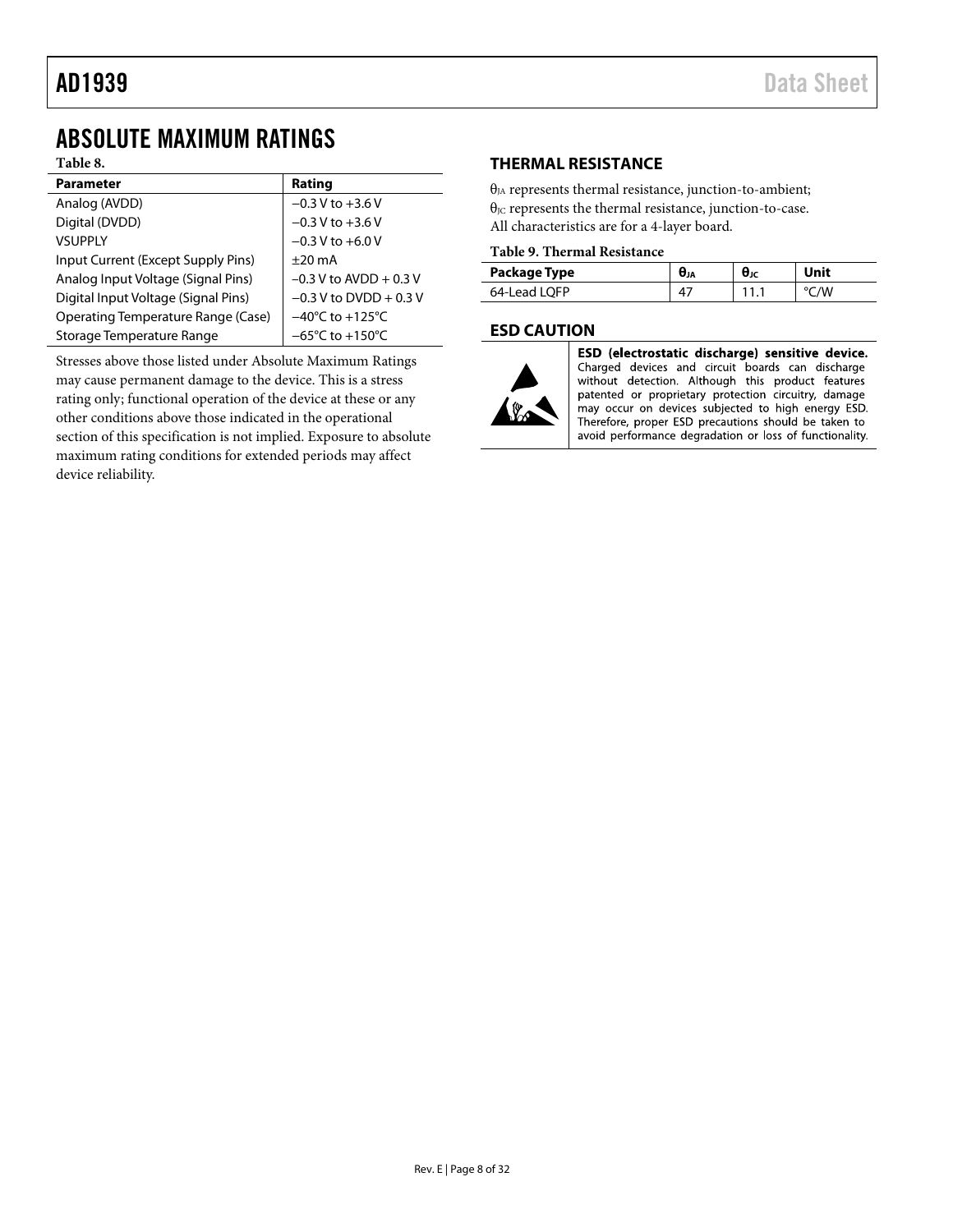06071-021

06071-021

## <span id="page-9-0"></span>PIN CONFIGURATION AND FUNCTION DESCRIPTIONS



*Figure 2. 64-Lead LQFP, Differential Output, Pin Configuration*

| <b>Table 10. Pin Function Descriptions</b> |          |                   |                                                                                                                                 |  |  |  |  |  |
|--------------------------------------------|----------|-------------------|---------------------------------------------------------------------------------------------------------------------------------|--|--|--|--|--|
| Pin No.                                    | In/Out   | <b>Mnemonic</b>   | <b>Description</b>                                                                                                              |  |  |  |  |  |
| $\mathbf{1}$                               |          | <b>AGND</b>       | Analog Ground.                                                                                                                  |  |  |  |  |  |
| 2                                          |          | MCLKI/XI          | Master Clock Input/Crystal Oscillator Input.                                                                                    |  |  |  |  |  |
| 3                                          | O        | MCLKO/XO          | Master Clock Output/Crystal Oscillator Output.                                                                                  |  |  |  |  |  |
| 4                                          |          | <b>AGND</b>       | Analog Ground.                                                                                                                  |  |  |  |  |  |
| 5                                          |          | <b>AVDD</b>       | Analog Power Supply. Connect to analog 3.3 V supply.                                                                            |  |  |  |  |  |
| 6                                          | O        | OL3P              | DAC 3 Left Positive Output.                                                                                                     |  |  |  |  |  |
| 7                                          | O        | OL3N              | DAC 3 Left Negative Output.                                                                                                     |  |  |  |  |  |
| 8                                          | $\Omega$ | OR <sub>3</sub> P | DAC 3 Right Positive Output.                                                                                                    |  |  |  |  |  |
| 9                                          | O        | OR <sub>3</sub> N | DAC 3 Right Negative Output.                                                                                                    |  |  |  |  |  |
| 10 <sup>10</sup>                           | O        | OL <sub>4</sub> P | DAC 4 Left Positive Output.                                                                                                     |  |  |  |  |  |
| 11                                         | $\Omega$ | OL4N              | DAC 4 Left Negative Output.                                                                                                     |  |  |  |  |  |
| 12                                         | O        | OR4P              | DAC 4 Right Positive Output.                                                                                                    |  |  |  |  |  |
| 13                                         | O        | OR <sub>4</sub> N | DAC 4 Right Negative Output                                                                                                     |  |  |  |  |  |
| 14                                         |          | PD/RST            | Power-Down Reset (Active Low).                                                                                                  |  |  |  |  |  |
| 15                                         | I/O      | DSDATA4           | DAC Serial Data Input 4. Data input to DAC4 data in/TDM DAC2 data out (dual-line<br>mode)/AUX DAC2 data out (to external DAC2). |  |  |  |  |  |
| 16                                         |          | <b>DGND</b>       | Digital Ground.                                                                                                                 |  |  |  |  |  |
| 17                                         |          | <b>DVDD</b>       | Digital Power Supply. Connect to digital 3.3 V supply.                                                                          |  |  |  |  |  |
| 18                                         | I/O      | DSDATA3           | DAC Serial Data Input 3. Data input to DAC3 data in/TDM DAC2 data in (dual-line<br>mode)/AUX ADC2 data in (from external ADC2). |  |  |  |  |  |
| 19                                         | I/O      | DSDATA2           | DAC Serial Data Input 2. Data input to DAC2 data in/TDM DAC data out/AUX ADC1<br>data in (from external ADC1).                  |  |  |  |  |  |
| 20                                         |          | DSDATA1           | DAC Serial Data Input 1. Data input to DAC1 data in/TDM DAC data in/TDM data in.                                                |  |  |  |  |  |
| 21                                         | I/O      | <b>DBCLK</b>      | <b>Bit Clock for DACs.</b>                                                                                                      |  |  |  |  |  |
| 22                                         | I/O      | <b>DLRCLK</b>     | LR Clock for DACs.                                                                                                              |  |  |  |  |  |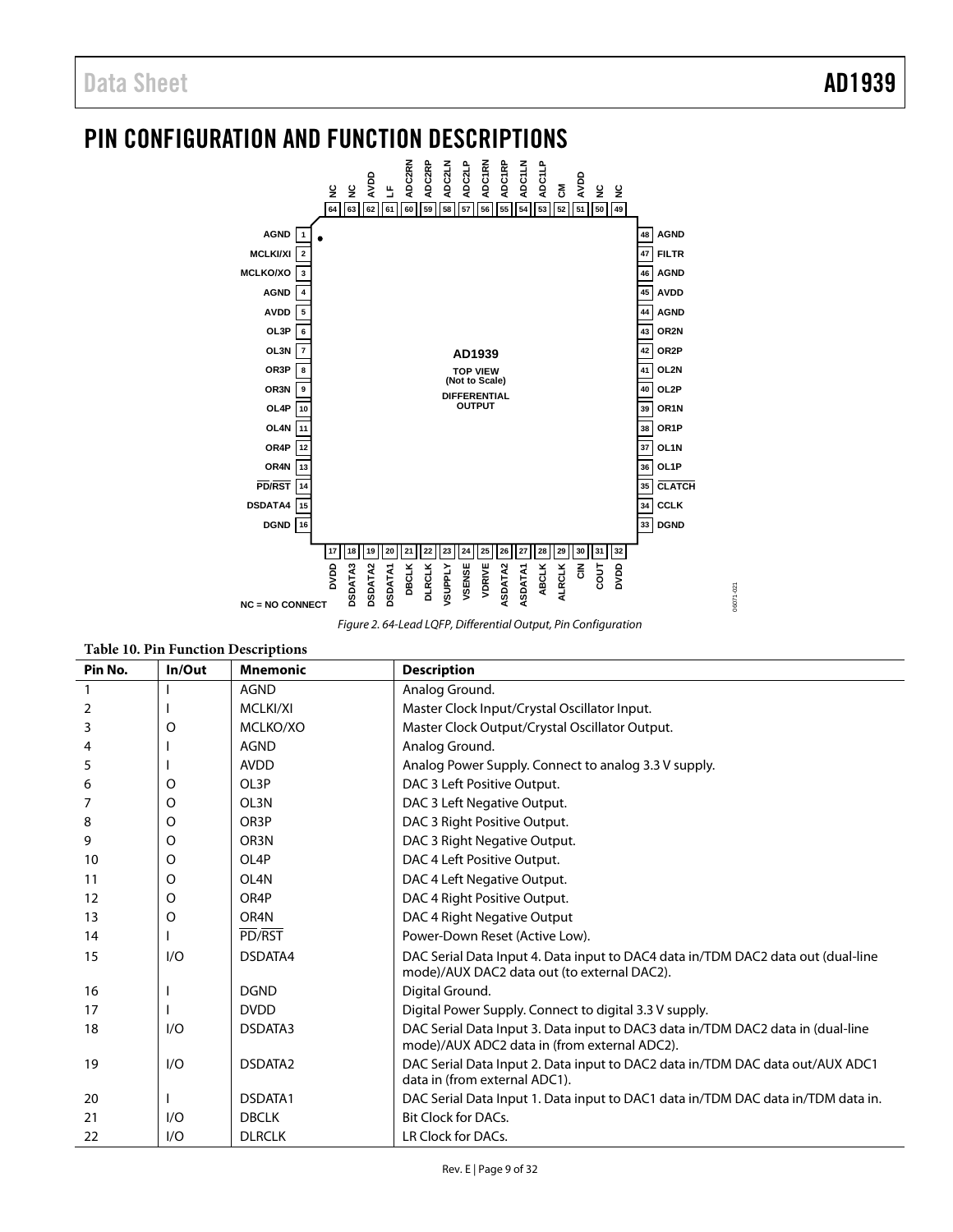| Pin No.  | In/Out  | <b>Mnemonic</b>   | <b>Description</b>                                                                                                     |
|----------|---------|-------------------|------------------------------------------------------------------------------------------------------------------------|
| 23       |         | <b>VSUPPLY</b>    | 5 V Input to Regulator, Emitter of Pass Transistor.                                                                    |
| 24       |         | <b>VSENSE</b>     | 3.3 V Output of Regulator, Collector of Pass Transistor.                                                               |
| 25       | O       | <b>VDRIVE</b>     | Drive for Base of Pass Transistor.                                                                                     |
| 26       | I/O     | ASDATA2           | ADC Serial Data Output 2. Data Output from ADC2/TDM ADC data in/AUX DAC1 data<br>out (to external DAC1).               |
| 27       | O       | ASDATA1           | ADC Serial Data Output 1. Data Output from ADC1/TDM ADC data out/TDM data out.                                         |
| 28       | 1/O     | <b>ABCLK</b>      | <b>Bit Clock for ADCs.</b>                                                                                             |
| 29       | I/O     | <b>ALRCLK</b>     | LR Clock for ADCs.                                                                                                     |
| 30       |         | <b>CIN</b>        | Control Data Input (SPI).                                                                                              |
| 31       | I/O     | COUT              | Control Data Output (SPI).                                                                                             |
| 32       |         | <b>DVDD</b>       | Digital Power Supply. Connect to digital 3.3 V supply.                                                                 |
| 33       |         | <b>DGND</b>       | Digital Ground.                                                                                                        |
| 34       |         | <b>CCLK</b>       | Control Clock Input (SPI).                                                                                             |
| 35       |         | <b>CLATCH</b>     | Latch Input for Control Data (SPI).                                                                                    |
| 36       | O       | OL <sub>1</sub> P | DAC 1 Left Positive Output.                                                                                            |
| 37       | O       | OL1N              | DAC 1 Left Negative Output.                                                                                            |
| 38       | O       | OR <sub>1</sub> P | DAC 1 Right Positive Output.                                                                                           |
| 39       | O       | OR <sub>1</sub> N | DAC 1 Right Negative Output.                                                                                           |
| 40       | O       | OL2P              | DAC 2 Left Positive Output.                                                                                            |
| 41       | O       | OL2N              | DAC 2 Left Negative Output.                                                                                            |
| 42       | O       | OR <sub>2</sub> P | DAC 2 Right Positive Output.                                                                                           |
| 43       | O       | OR <sub>2</sub> N | DAC 2 Right Negative Output.                                                                                           |
| 44       |         | <b>AGND</b>       | Analog Ground.                                                                                                         |
| 45       |         | <b>AVDD</b>       | Analog Power Supply. Connect to analog 3.3 V supply.                                                                   |
| 46       | L       | <b>AGND</b>       | Analog Ground.                                                                                                         |
| 47       |         | <b>FILTR</b>      | Voltage Reference Filter Capacitor Connection. Bypass with 10 µF  100 nF to AGND.                                      |
| 48       | O       | <b>AGND</b>       | Analog Ground.                                                                                                         |
|          |         | <b>NC</b>         | No Connect.                                                                                                            |
| 49<br>50 |         | <b>NC</b>         | No Connect.                                                                                                            |
| 51       |         | <b>AVDD</b>       |                                                                                                                        |
|          | $\circ$ | <b>CM</b>         | Analog Power Supply. Connect to analog 3.3 V supply.<br>Common-Mode Reference Filter Capacitor Connection. Bypass with |
| 52       |         |                   | 47 µF  100 nF to AGND.                                                                                                 |
| 53       |         | ADC1LP            | ADC1 Left Positive Input.                                                                                              |
| 54       |         | ADC1LN            | ADC1 Left Negative Input.                                                                                              |
| 55       |         | ADC1RP            | ADC1 Right Positive Input.                                                                                             |
| 56       |         | ADC1RN            | ADC1 Right Negative Input.                                                                                             |
| 57       |         | ADC2LP            | ADC2 Left Positive Input.                                                                                              |
| 58       |         | ADC2LN            | ADC2 Left Negative Input.                                                                                              |
| 59       |         | ADC2RP            | ADC2 Right Positive Input.                                                                                             |
| 60       |         | ADC2RN            | ADC2 Right Negative Input.                                                                                             |
| 61       | O       | LF                | PLL Loop Filter, Return to AVDD.                                                                                       |
| 62       |         | <b>AVDD</b>       | Analog Power Supply. Connect to analog 3.3 V supply.                                                                   |
| 63       |         | <b>NC</b>         | No Connect.                                                                                                            |
| 64       |         | $NC$              | No Connect.                                                                                                            |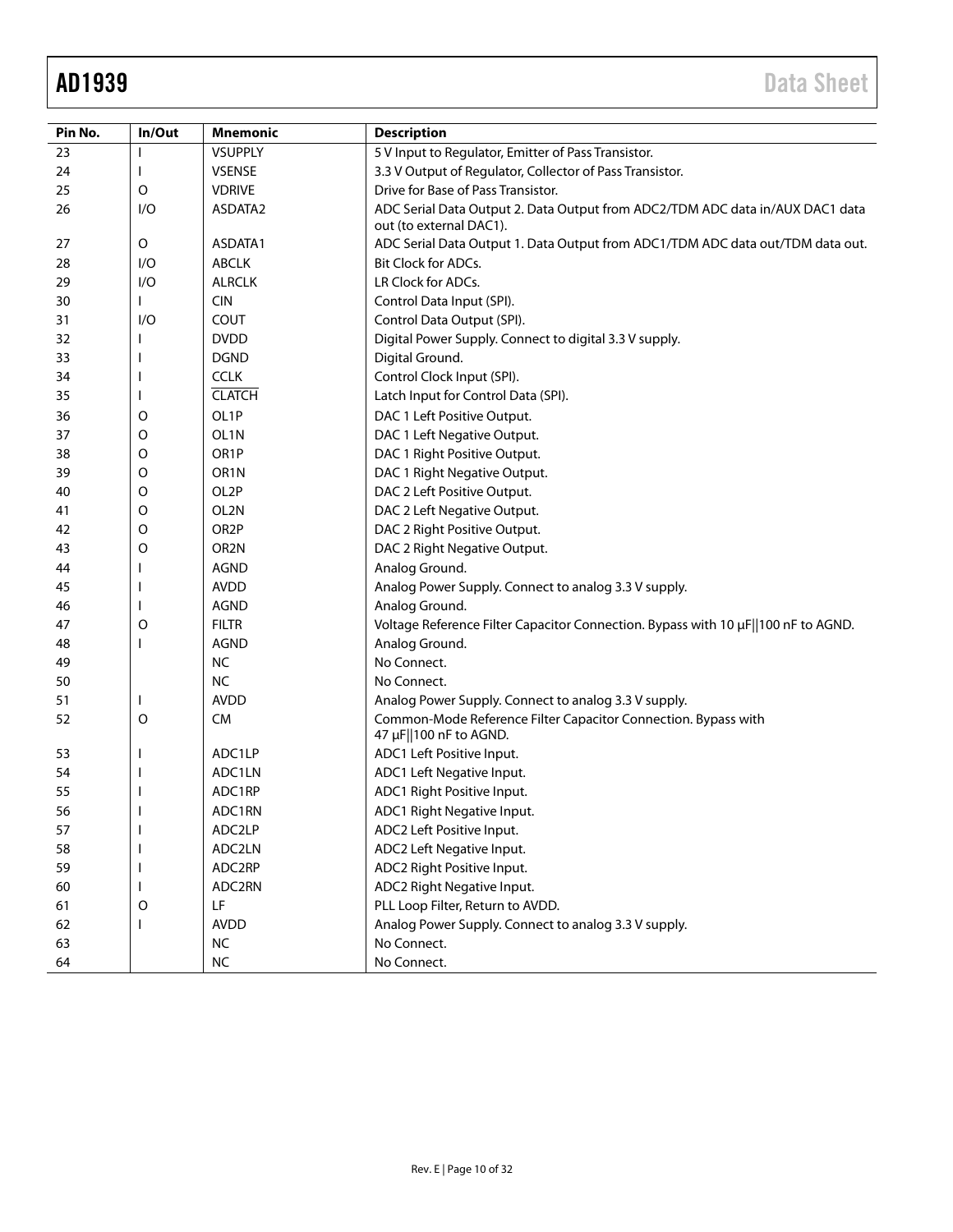## <span id="page-11-0"></span>TYPICAL PERFORMANCE CHARACTERISTICS





*Figure 5. DAC Pass-Band Filter Response, 48 kHz*



*Figure 6. DAC Stop-Band Filter Response, 48 kHz*





*Figure 8. DAC Stop-Band Filter Response, 96 kHz*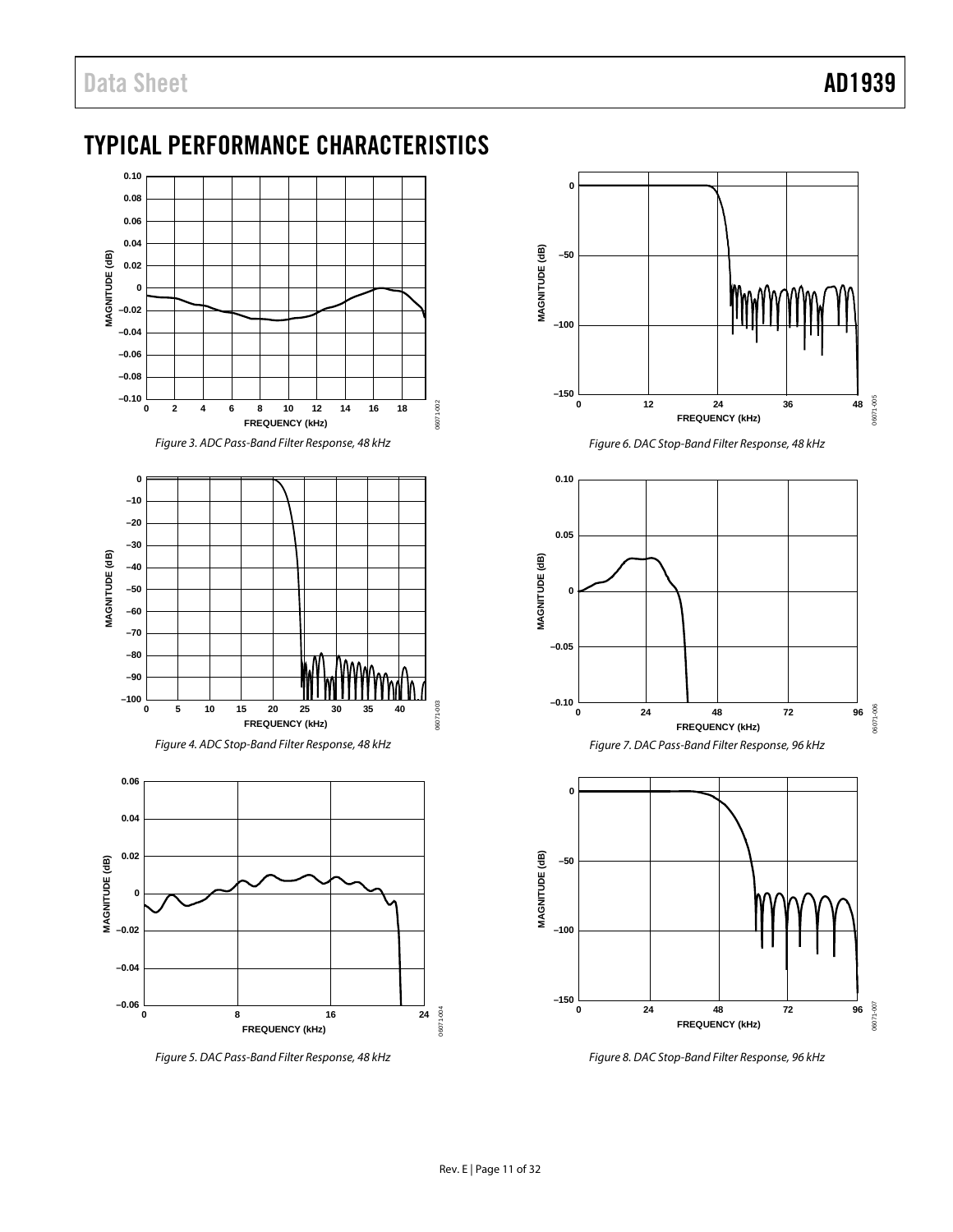



*Figure 10. DAC Stop-Band Filter Response, 192 kHz*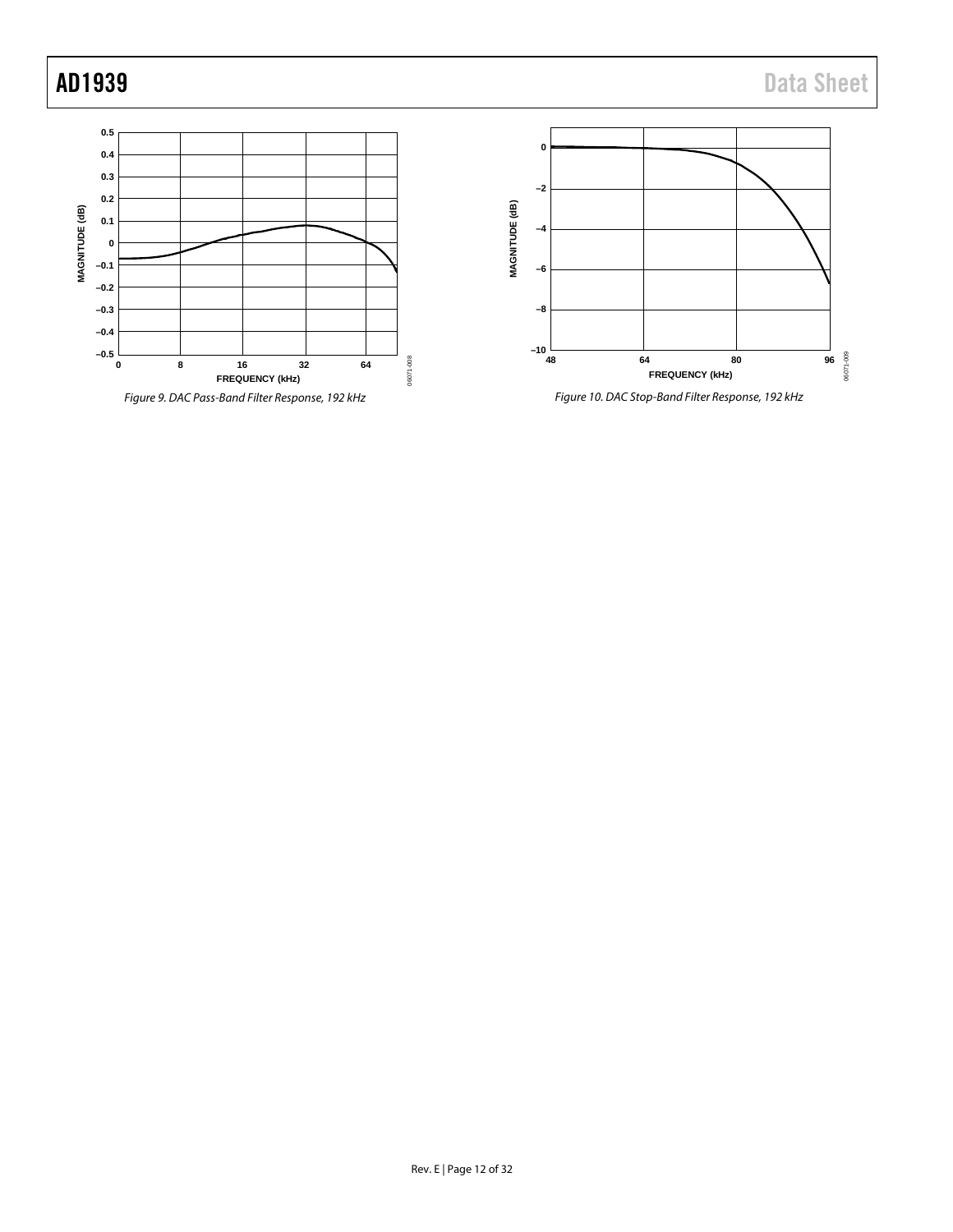### <span id="page-13-1"></span><span id="page-13-0"></span>THEORY OF OPERATION **ANALOG-TO-DIGITAL CONVERTERS (ADCS)**

There are four analog-to-digital converter (ADC) channels in the [AD1939](http://www.analog.com/AD1939?doc=AD1939.pdf) configured as two stereo pairs with differential inputs. The ADCs can operate at a nominal sample rate of 48 kHz, 96 kHz, or 192 kHz. The ADCs include on-board digital antialiasing filters with 79 dB stop-band attenuation and linear phase response, operating at an oversampling ratio of 128 (48 kHz, 96 kHz, and 192 kHz modes). Digital outputs are supplied through two serial data output pins (one for each stereo pair) and a common frame clock (ALRCLK) and bit clock (ABCLK). Alternatively, one of the TDM modes can be used to access up to 16 channels on a single TDM data line.

The ADCs must be driven from a differential signal source for best performance. The input pins of the ADCs connect to internal switched capacitors. To isolate the external driving op amp from the glitches caused by the internal switched capacitors, each input pin should be isolated by using a series-connected external 100 Ω resistor together with a 1 nF capacitor connected from each input to ground. This capacitor must be of high quality, for example, ceramic NP0 or polypropylene film.

The differential inputs have a nominal common-mode voltage of 1.5 V. The voltage at the common-mode reference pin (CM) can be used to bias external op amps to buffer the input signals (see th[e Power Supply and Voltage Reference](#page-15-0) section). The inputs can also be ac-coupled and do not need an external dc bias to CM.

A digital high-pass filter can be switched in line with the ADCs under serial control to remove residual dc offsets. It has a 1.4 Hz, 6 dB per octave cutoff at a 48 kHz sample rate. The cutoff frequency scales directly with sample frequency.

### <span id="page-13-2"></span>**DIGITAL-TO-ANALOG CONVERTERS (DACS)**

The [AD1939](http://www.analog.com/AD1939?doc=AD1939.pdf) digital-to-analog converter (DAC) channels are arranged as differential, four stereo pairs giving eight analog outputs for improved noise and distortion performance. The DACs include on-board digital reconstruction filters with 70 dB stop-band attenuation and linear phase response, operating at an oversampling ratio of 4 (48 kHz or 96 kHz modes) or 2 (192 kHz mode). Each channel has its own independently programmable attenuator, adjustable in 255 steps in increments of 0.375 dB. Digital inputs are supplied through four serial data input pins (one for each stereo pair) and a common frame clock (DLRCLK) and bit clock (DBCLK). Alternatively, one of the TDM modes can be used to access up to 16 channels on a single TDM data line.

Each output pin has a nominal common-mode dc level of 1.5 V and swings ±1.27 V for a 0 dBFS digital input signal. A single op amp, third-order, external, low-pass filter is recommended to remove high frequency noise present on the output pins, as well as to provide differential-to-single-ended conversion in the case of the differential output. Note that the use of op amps with low

slew rate or low bandwidth can cause high frequency noise and tones to fold down into the audio band; exercise care in selecting these components.

The voltage at CM, the common-mode reference pin, can be used to bias the external op amps that buffer the output signals (see th[e Power Supply and Voltage Reference](#page-15-0) section).

### <span id="page-13-3"></span>**CLOCK SIGNALS**

The on-chip phase-locked loop (PLL) can be selected to reference the input sample rate from either of the LRCLK pins or 256, 384, 512, or 768 times the sample rate, referenced to the 48 kHz mode from the MCLKI/XI pin. The default at power-up is 256  $\times$  fs from the MCLKI/XI pin. In 96 kHz mode, the master clock frequency stays at the same absolute frequency; therefore, the actual multiplication rate is divided by 2. In 192 kHz mode, the actual multiplication rate is divided by 4. For example, if a device in th[e AD1939](http://www.analog.com/AD1939?doc=AD1939.pdf) family is programmed in  $256 \times f_s$  mode, the frequency of the master clock input is  $256 \times 48$  kHz = 12.288 MHz. If th[e AD1939](http://www.analog.com/AD1939?doc=AD1939.pdf) is then switched to 96 kHz operation (by writing to the SPI port), the frequency of the master clock should remain at 12.288 MHz, which is  $128 \times f_s$  in this example. In 192 kHz mode, this becomes  $64 \times f_s$ .

The internal clock for the ADCs is  $256 \times f_s$  for all clock modes. The internal clock for the DACs varies by mode:  $512 \times f_s$  (48 kHz mode),  $256 \times f_s$  (96 kHz mode), or  $128 \times f_s$  (192 kHz mode). By default, the on-board PLL generates this internal master clock from an external clock. A direct  $512 \times f_s$  (referenced to 48 kHz mode) master clock can be used for either the ADCs or DACs if selected in the PLL and Clock Control 1 register.

Note that it is not possible to use a direct clock for the ADCs set to the 192 kHz mode. It is required that the on-chip PLL be used in this mode.

The PLL can be powered down in the PLL and Clock Control 0 register. To ensure reliable locking when changing PLL modes, or if the reference clock is unstable at power-on, power down the PLL and then power it back up when the reference clock stabilizes.

The internal master clock (MCLK) can be disabled in the PLL and Clock Control 0 register to reduce power dissipation when the [AD1939](http://www.analog.com/AD1939?doc=AD1939.pdf) is idle. The clock should be stable before it is enabled. Unless a standalone mode is selected (see th[e Serial](#page-14-1)  [Control Port](#page-14-1) section), the clock is disabled by reset and must be enabled by writing to the SPI port for normal operation.

To maintain the highest performance possible, limit the clock jitter of the internal master clock signal to less than a 300 ps rms time interval error (TIE). Even at these levels, extra noise or tones can appear in the DAC outputs if the jitter spectrum contains large spectral peaks. If the internal PLL is not used, it is best to use an independent crystal oscillator to generate the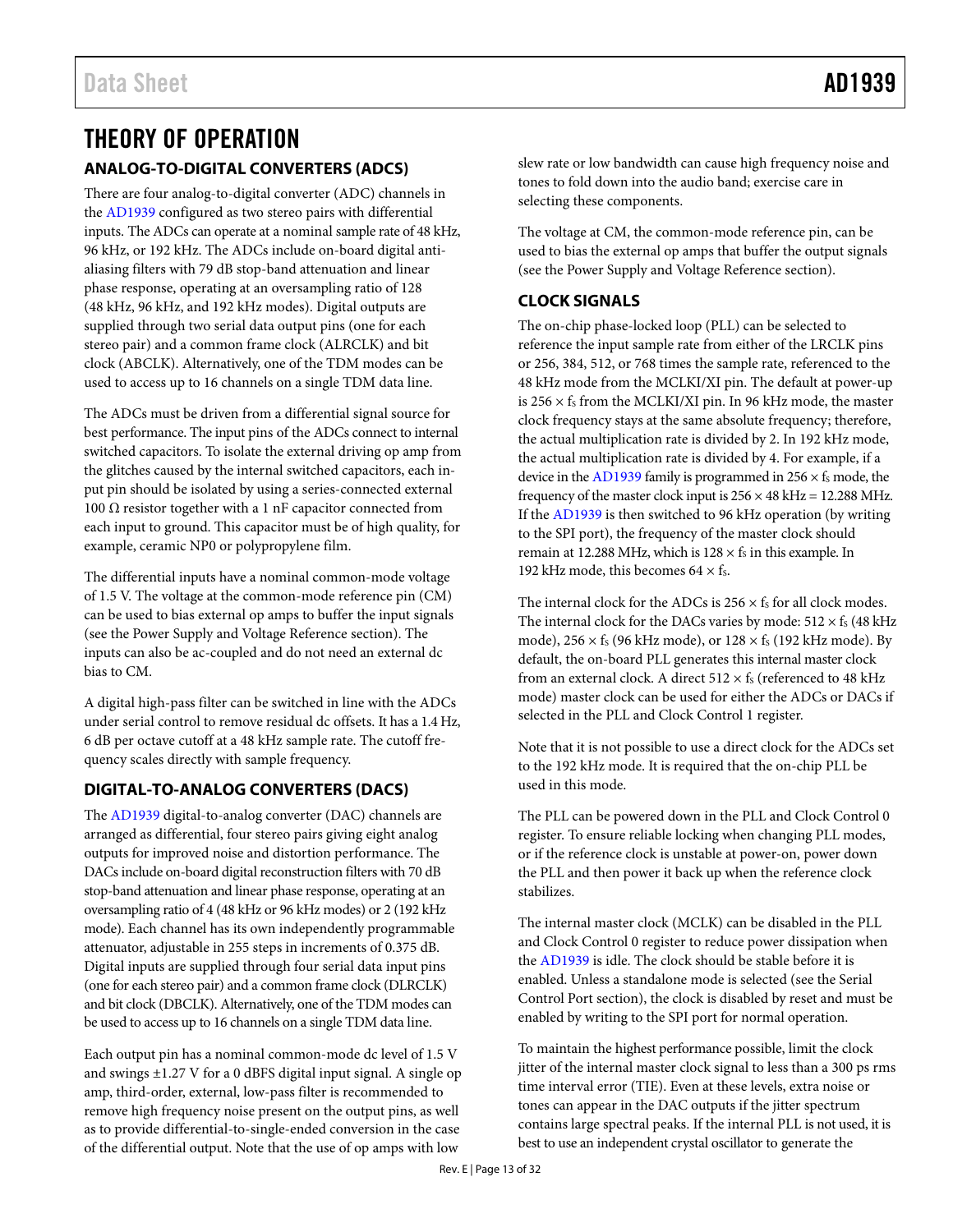master clock. In addition, it is especially important that the clock signal not pass through an FPGA, CPLD, or other large digital chip (such as a DSP) before being applied to the [AD1939.](http://www.analog.com/AD1939?doc=AD1939.pdf) In most cases, this induces clock jitter due to the sharing of common power and ground connections with other unrelated digital output signals. When the PLL is used, jitter in the reference clock is attenuated above a certain frequency depending on the loop filter.

### <span id="page-14-0"></span>**RESET AND POWER-DOWN**

The function of the  $\overline{\text{RST}}$  pin sets all the control registers to their default settings. To avoid pops, reset does not power down the analog outputs. After RST is deasserted and the PLL acquires lock condition, an initialization routine runs inside the [AD1939.](http://www.analog.com/AD1939?doc=AD1939.pdf) This initialization lasts for approximately 256 master clock cycles.

The power-down bits in the PLL and Clock Control 0, DAC Control 1, and ADC Control 1 registers power down the respective sections. All other register settings are retained. To guarantee proper startup, the  $\overline{RST}$  pin should be pulled low by an external resistor.

### <span id="page-14-1"></span>**SERIAL CONTROL PORT**

<span id="page-14-3"></span>The [AD1939 h](http://www.analog.com/AD1939?doc=AD1939.pdf)as an SPI control port that permits programming and reading back of the internal control registers for the ADCs, DACs, and clock system. A standalone mode is also available

for operation without serial control; standalone is configured at reset by connecting CIN, CCLK, and CLATCH to ground. In standalone mode, all registers are set to default, except the internal MCLK enable, which is set to 1. The ADC, ABCLK, and ALRCLK clock ports are set to master/slave by the connecting the COUT pin to either DVDD or ground. Standalone mode only supports stereo mode with an I2S data format and 256 fs MCLK rate. Refer t[o Table 11](#page-14-3) for details. If CIN, CCLK, and CLATCH are not grounded, the [AD1939 S](http://www.analog.com/AD1939?doc=AD1939.pdf)PI port is active. It is recommended to use a weak pull-up resistor on CLATCHin applications that have a microcontroller. This pull-up resistor ensures that the [AD1939 r](http://www.analog.com/AD1939?doc=AD1939.pdf)ecognizes the presence of a microcontroller.

The SPI control port of the [AD1939 is](http://www.analog.com/AD1939?doc=AD1939.pdf) a 4-wire serial control port. The format is similar to the Motorola SPI format except the input data-word is 24 bits wide. The serial bit clock and latch can be completely asynchronous to the sample rate of the ADCs and DACs. [Figure 11 s](#page-14-2)hows the format of the SPI signal. The first byte is a global address with a read/write bit. For the [AD1939,](http://www.analog.com/AD1939?doc=AD1939.pdf) the address is 0x04, shifted left one bit due to the R/W bit. The second byte is the [AD1939 r](http://www.analog.com/AD1939?doc=AD1939.pdf)egister address and the third byte is the data.

### **Table 11. Standalone Mode Selection**

| <b>ADC Clocks</b> | <b>CIN</b> | <b>COUT</b> | <b>CCLK</b> | <b>CLATCH</b> |
|-------------------|------------|-------------|-------------|---------------|
| Slave             |            |             |             |               |
| Master            |            |             |             |               |

<span id="page-14-2"></span>

#### Figure 11. Format of the SPI Signal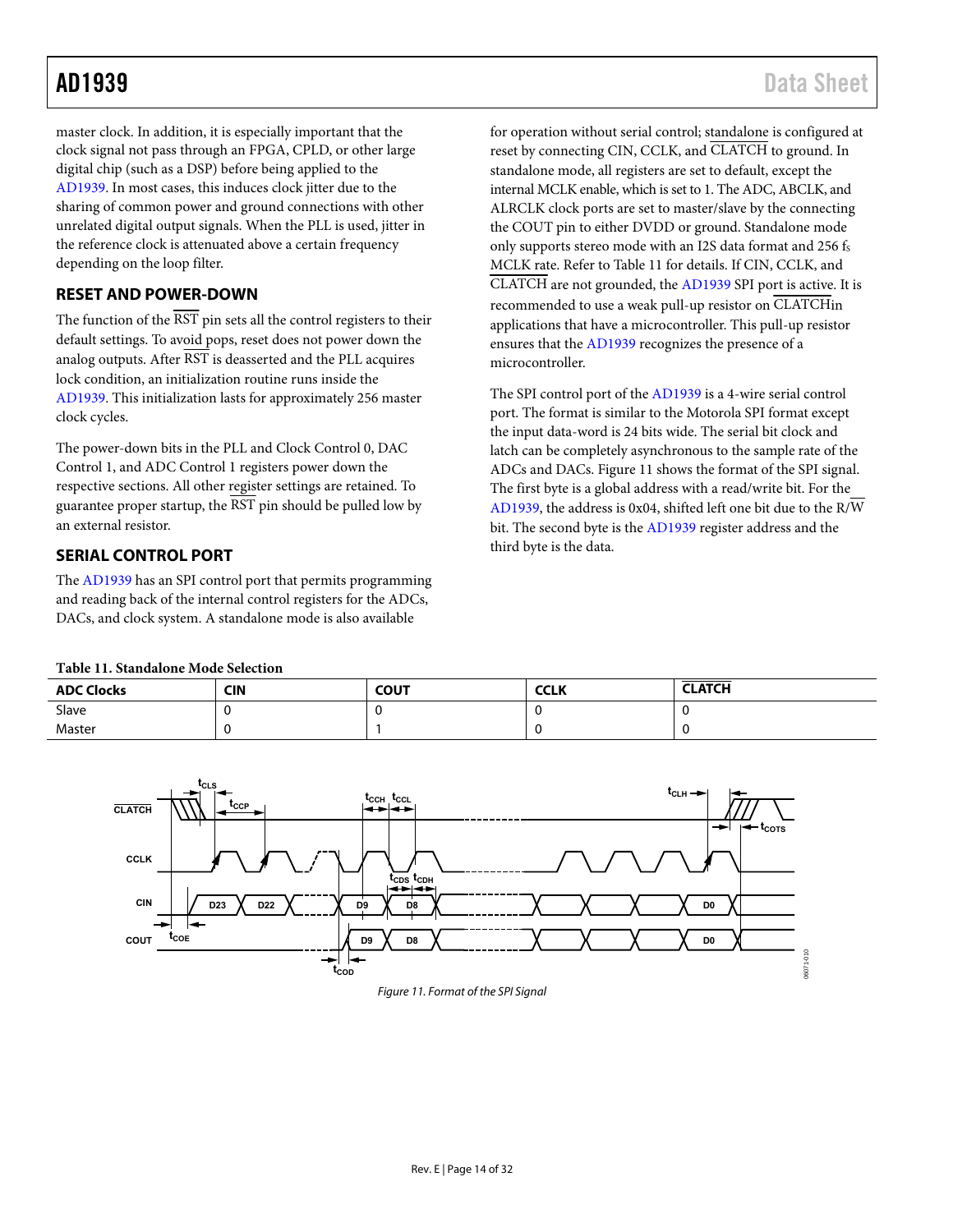### <span id="page-15-0"></span>**POWER SUPPLY AND VOLTAGE REFERENCE**

The [AD1939 i](http://www.analog.com/AD1939?doc=AD1939.pdf)s designed for 3.3 V supplies. Separate power supply pins are provided for the analog and digital sections. To minimize noise pickup, these pins should be bypassed with 100 nF ceramic chip capacitors placed as close to the pins as possible. A bulk aluminum electrolytic capacitor of at least 22 μF should also be provided on the same PC board as the codec. For critical applications, improved performance is obtained with separate supplies for the analog and digital sections. If this is not possible, it is recommended that the analog and digital supplies be isolated by means of a ferrite bead in series with each supply. It is important that the analog supply be as clean as possible.

The [AD1939](http://www.analog.com/AD1939?doc=AD1939.pdf) includes a 3.3 V regulator driver that only requires an external pass transistor and bypass capacitors to make a 5 V to 3.3 V regulator. If the regulator driver is not used, connect VSUPPLY, VDRIVE, and VSENSE to DGND.

All digital inputs are compatible with TTL and CMOS levels. All outputs are driven from the 3.3 V DVDD supply and are compatible with TTL and 3.3 V CMOS levels.

The ADC and DAC internal voltage reference ( $V_{REF}$ ) is brought out on FILTR and should be bypassed as close as possible to the chip with a parallel combination of 10 μF and 100 nF. Any external current drawn should be limited to less than 50 μA.

The internal reference can be disabled in the PLL and Clock Control 1 register and FILTR can be driven from an external source. This can be used to scale the DAC output to the clipping level of a power amplifier based on its power supply voltage. The ADC input gain varies by the inverse ratio. The total gain from ADC input to DAC output remains constant.

The CM pin is the internal common-mode reference. It should be bypassed as close as possible to the chip, with a parallel combination of 47 μF and 100 nF. This voltage can be used to bias external op amps to the common-mode voltage of the input and output signal pins. The output current should be limited to less than 0.5 mA source and 2 mA sink.

### <span id="page-15-1"></span>**SERIAL DATA PORTS—DATA FORMAT**

The eight DAC channels use a common serial bit clock (DBCLK) and a common left-right framing clock (DLRCLK) in the serial data port. The four ADC channels use a common serial bit clock (ABCLK) and left-right framing clock (ALRCLK) in the serial data port. The clock signals are all synchronous with the sample rate. The normal stereo serial modes are shown in [Figure 23.](#page-21-0) 

The ADC and DAC serial data modes default to I<sup>2</sup>S. The ports can also be programmed for left-justified, right-justified, and TDM modes. The word width is 24 bits by default and can be programmed for 16 or 20 bits. The DAC serial formats are programmable according to the DAC Control 0 register. The

polarity of DBCLK and DLRCLK is programmable according to the DAC Control 1 register. The ADC serial formats and serial clock polarity are programmable according to the ADC Control 1 register. Both DAC and ADC serial ports are programmable to become the bus masters according to DAC Control 1 register and ADC Control 2 register. By default, both ADC and DAC serial ports are in the slave mode.

### <span id="page-15-2"></span>**TIME-DIVISION MULTIPLEXED (TDM) MODES**

The [AD1939](http://www.analog.com/AD1939?doc=AD1939.pdf) serial ports also have several different TDM serial data modes. The first and most commonly used configurations are shown i[n Figure 12 a](#page-15-3)nd [Figure 13.](#page-15-4) I[n Figure 12,](#page-15-3) the ADC serial port outputs one data stream consisting of four on-chip ADCs followed by four unused slots. I[n Figure 13,](#page-15-4) the eight onchip DAC data slots are packed into one TDM stream. In this mode, both DBCLK and ABCLK are 256 fs.

<span id="page-15-3"></span>

<span id="page-15-4"></span>The I/O pins of the serial ports are defined according to the serial mode that is selected. For a detailed description of the function of each pin in TDM and AUX modes, see [Table 12.](#page-16-0) 

The [AD1939 a](http://www.analog.com/AD1939?doc=AD1939.pdf)llows systems with more than eight DAC channels to be easily configured by the use of an auxiliary serial data port. The DAC TDM-AUX mode is shown i[n Figure 14.](#page-16-1) In this mode, the AUX channels are the last four slots of the TDM data stream. These slots are extracted and output to the AUX serial port. It should be noted that due to the high DBCLK frequency, this mode is available only in the 48 kHz/44.1 kHz/32 kHz sample rate.

The [AD1939](http://www.analog.com/AD1939?doc=AD1939.pdf) also allows system configurations with more than four ADC channels as shown i[n Figure 15](#page-17-0) (using 8 ADCs) and [Figure 16 \(](#page-17-1)using 16 ADCs). Again, due to the high ABCLK frequency, this mode is available only in the 48 kHz/44.1 kHz/32 kHz sample rate.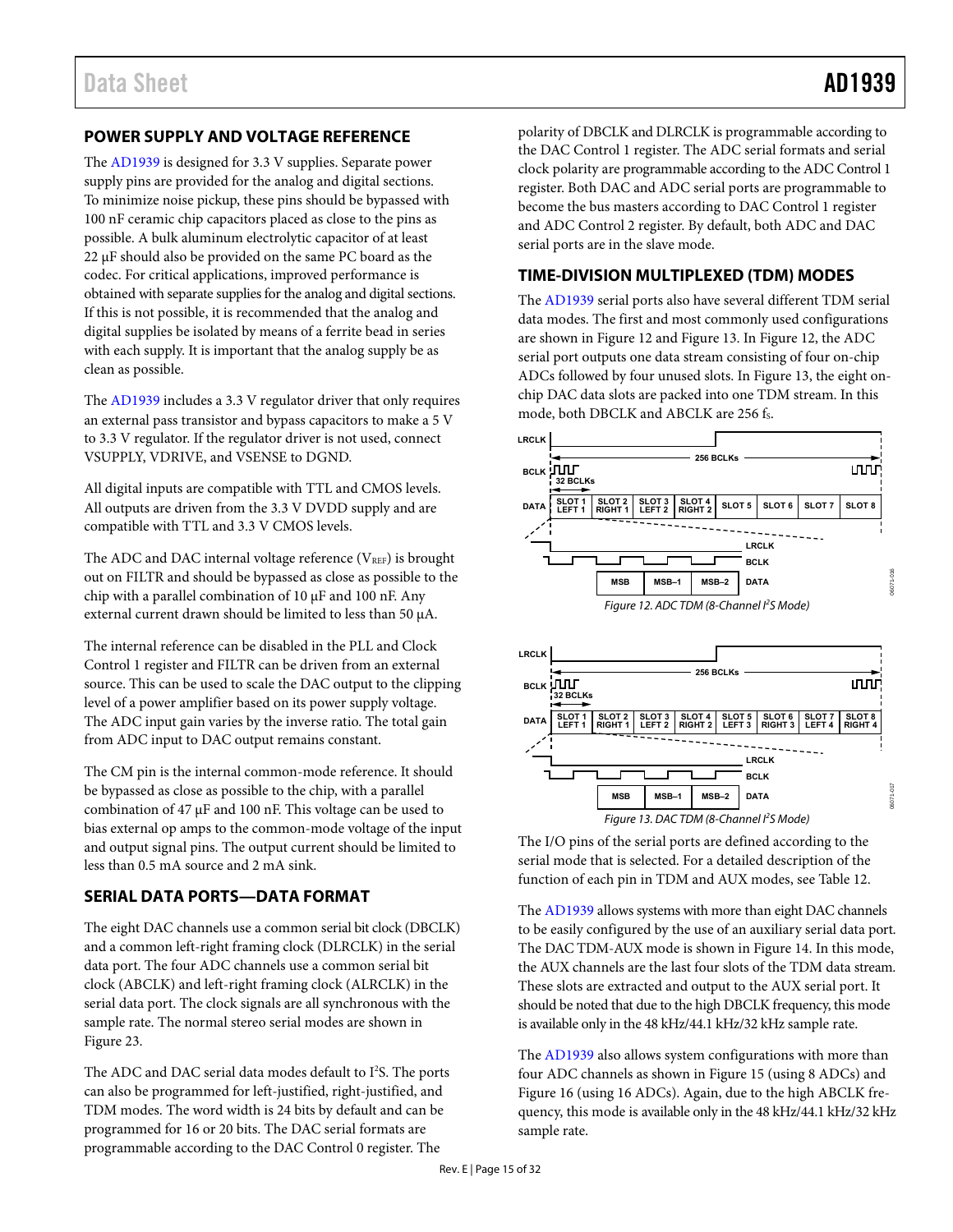Combining the AUX ADC and DAC modes results in a system configuration of 8 ADCs and 12 DACs. The system, then, consists of two external stereo ADCs, two external stereo DACs,

and on[e AD1939.](http://www.analog.com/AD1939?doc=AD1939.pdf) This mode is shown i[n Figure 17 \(](#page-18-0)combined AUX DAC and ADC modes).

<span id="page-16-0"></span>

| Table 12. Pin Function Changes in TDM and AUX Modes |  |
|-----------------------------------------------------|--|
|-----------------------------------------------------|--|

| <b>Pin Mnemonic</b> | <b>Stereo Modes</b>        | <b>TDM Modes</b>                           | <b>AUX Modes</b>                     |
|---------------------|----------------------------|--------------------------------------------|--------------------------------------|
| ASDATA1             | ADC1 Data Out              | <b>ADC TDM Data Out</b>                    | TDM Data Out                         |
| ASDATA2             | ADC2 Data Out              | ADC TDM Data In                            | AUX Data Out 1 (to Ext. DAC 1)       |
| DSDATA1             | DAC1 Data In               | DACTDM Data In                             | TDM Data In                          |
| DSDATA <sub>2</sub> | DAC <sub>2</sub> Data In   | DACTDM Data Out                            | AUX Data In 1 (from Ext. ADC 1)      |
| DSDATA3             | DAC3 Data In               | DAC TDM Data In 2 (Dual-Line Mode)         | AUX Data In 2 (from Ext. ADC 2)      |
| DSDATA4             | DAC4 Data In               | DACTDM Data Out 2 (Dual-Line Mode)         | AUX Data Out 2 (to Ext. DAC 2)       |
| <b>ALRCLK</b>       | ADC LRCLK In/ADC LRCLK Out | ADCTDM Frame Sync In/ADCTDM Frame Sync Out | TDM Frame Sync In/TDM Frame Sync Out |
| <b>ABCLK</b>        | ADC BCLK In/ADC BCLK Out   | ADC TDM BCLK In/ADC TDM BCLK Out           | TDM BCLK In/TDM BCLK Out             |
| <b>DLRCLK</b>       | DAC LRCLK In/DAC LRCLK Out | DACTDM Frame Sync In/DACTDM Frame Sync Out | AUX LRCLK In/AUX LRCLK Out           |
| <b>DBCLK</b>        | DAC BCLK In/DAC BCLK Out   | DACTDM BCLK In/DACTDM BCLK Out             | AUX BCLK In/AUX BCLK Out             |

<span id="page-16-1"></span>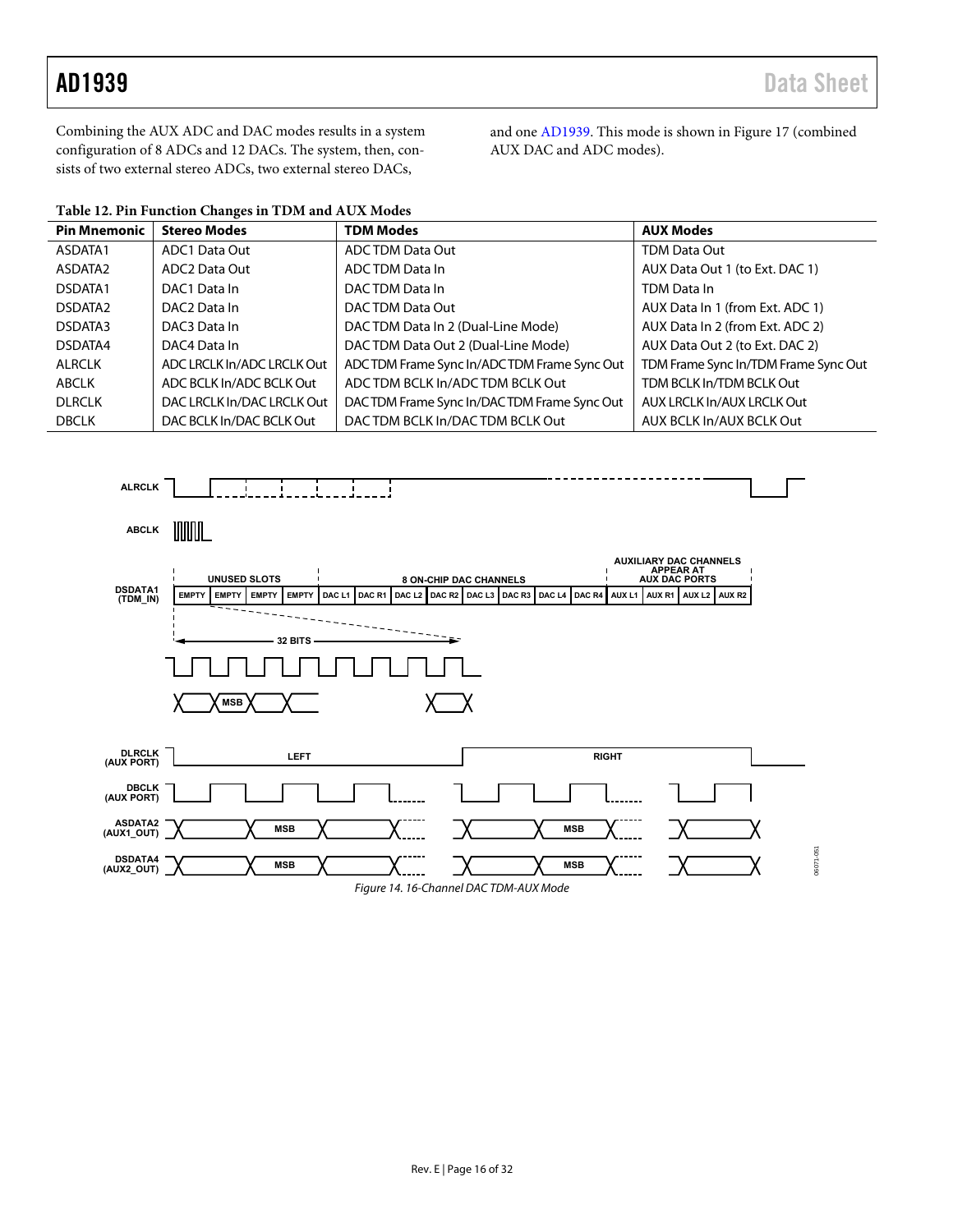### Data Sheet **AD1939**

<span id="page-17-1"></span><span id="page-17-0"></span>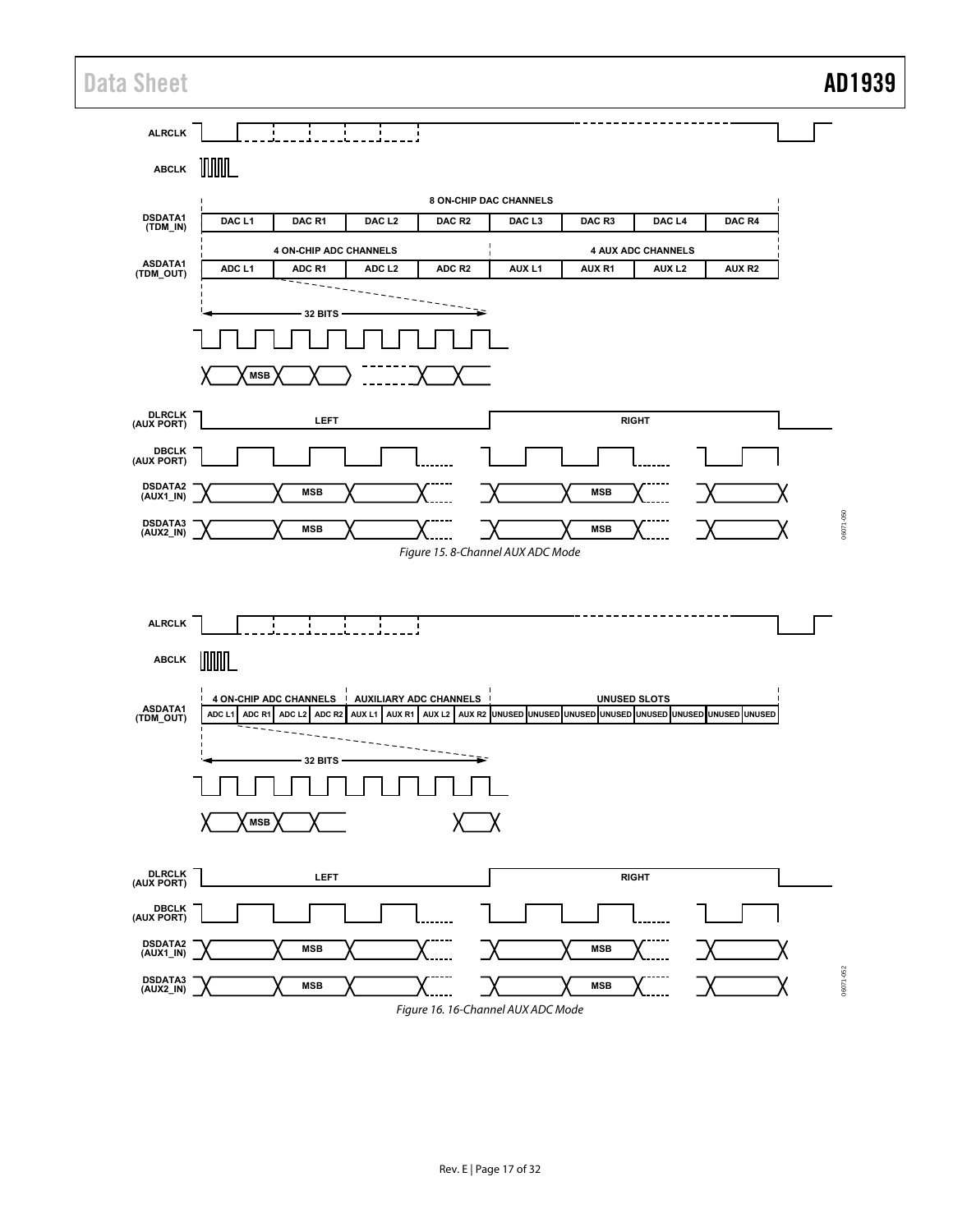AD1939 Data Sheet



<span id="page-18-0"></span>Figure 17. Combined AUX DAC and ADC Mode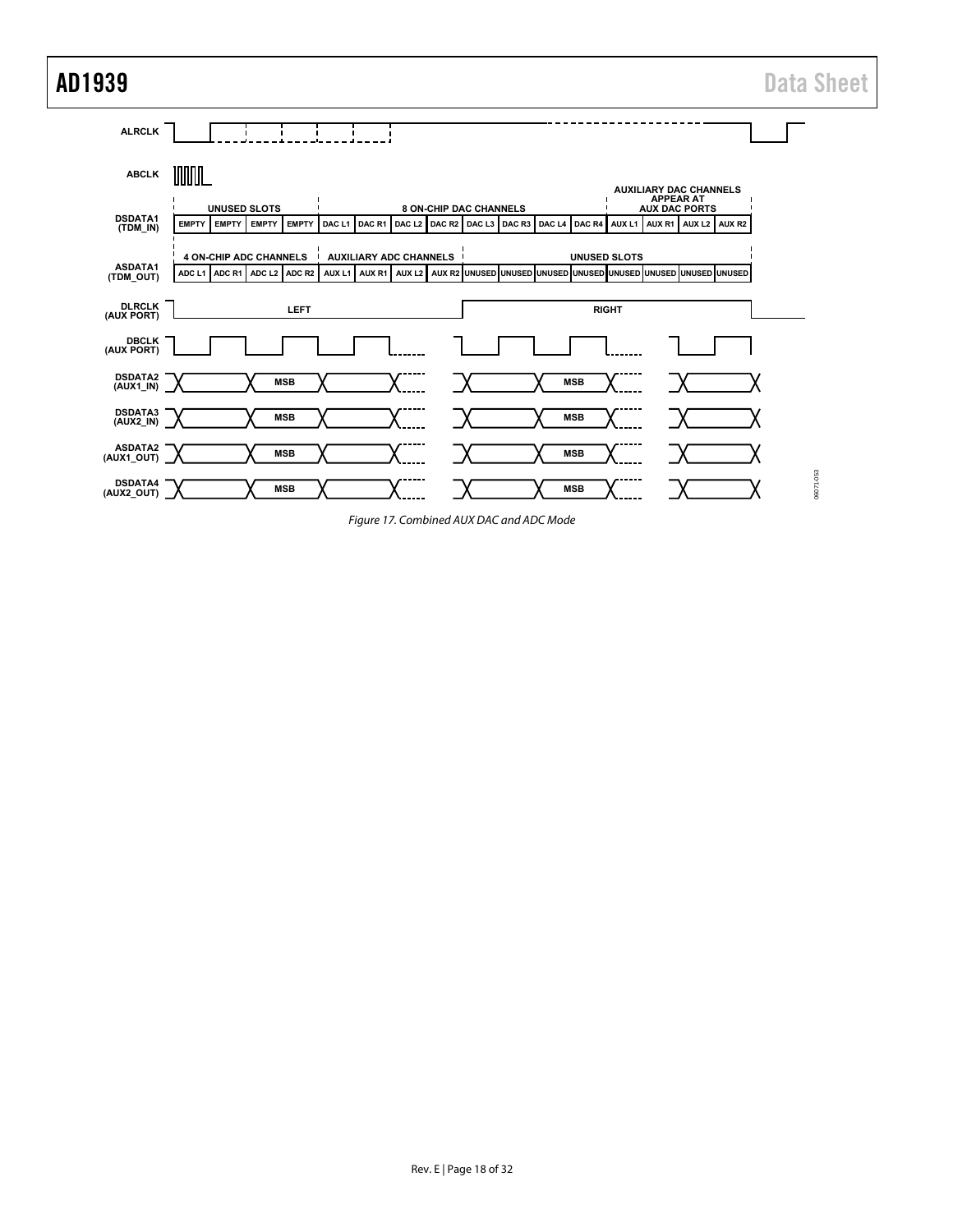06071-054

### <span id="page-19-0"></span>**DAISY-CHAIN MODE**

The [AD1939](http://www.analog.com/AD1939?doc=AD1939.pdf) also allows a daisy-chain configuration to expand the system to 8 ADCs and 16 DACs (see [Figure 18\)](#page-19-1). In this mode, the DBCLK frequency is 512 fs. The first eight slots of the DAC TDM data stream belong to the first [AD1939](http://www.analog.com/AD1939?doc=AD1939.pdf) in the chain and the last eight slots belong to the secon[d AD1939.](http://www.analog.com/AD1939?doc=AD1939.pdf) The second [AD1939 i](http://www.analog.com/AD1939?doc=AD1939.pdf)s the device attached to the DSP TDM port.

To accommodate 16 channels at a 96 kHz sample rate, the [AD1939 c](http://www.analog.com/AD1939?doc=AD1939.pdf)an be configured into a dual-line, TDM mode as shown in [Figure 19.](#page-20-0) This mode allows a slower DBCLK than normally required by the one-line TDM mode.

Again, the first four channels of each TDM input belong to the firs[t AD1939](http://www.analog.com/AD1939?doc=AD1939.pdf) in the chain and the last four channels belong to the second [AD1939.](http://www.analog.com/AD1939?doc=AD1939.pdf) 

The dual-line TDM mode can also be used to send data at a 192 kHz sample rate into th[e AD1939 a](http://www.analog.com/AD1939?doc=AD1939.pdf)s shown i[n Figure 20.](#page-20-1) There are two configurations for the ADC port to work in daisy-chain mode. The first one is with an ABCLK at 256 fs shown in [Figure 21.](#page-20-2) The second configuration is shown in [Figure 22.](#page-21-1) Note that in the 512 fs ABCLK mode, the ADC channels occupy the first eight slots; the second eight slots are empty. The TDM\_IN of the first [AD1939](http://www.analog.com/AD1939?doc=AD1939.pdf) must be grounded in all modes of operation.

The I/O pins of the serial ports are defined according to the serial mode selected. Se[e Table 13](#page-23-0) for a detailed description of the function of each pin. See [Figure 26 f](#page-23-1)or a typica[l AD1939](http://www.analog.com/AD1939?doc=AD1939.pdf) configuration with two external stereo DACs and two external stereo ADCs.

[Figure 23 t](#page-21-0)hroug[h Figure 25 s](#page-22-1)how the serial mode formats. For maximum flexibility, the polarity of LRCLK and BCLK are programmable. In these figures, all of the clocks are shown with their normal polarity. The default mode is  $I^2S$ .



<span id="page-19-1"></span>Figure 18. Single-Line DAC TDM Daisy-Chain Mode (Applicable to 48 kHz Sample Rate, 16-Channel, Two[-AD1939 D](http://www.analog.com/AD1939?doc=AD1939.pdf)aisy Chain)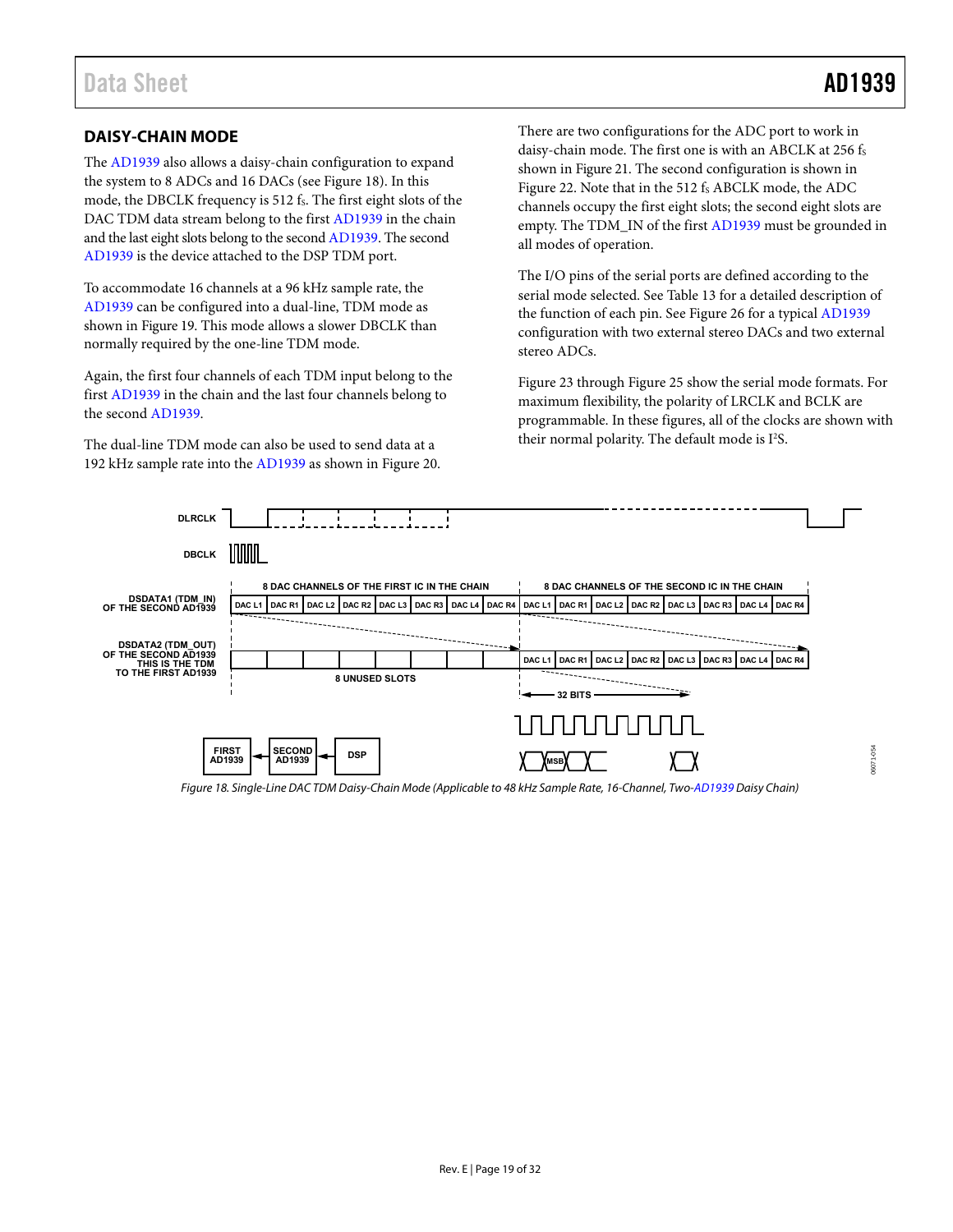## AD1939 Data Sheet

**DLRCLK**  $\mathbf{L}$  $\mathbf{I}$ ÷ UUUUL **DBCLK 8 DAC CHANNELS OF THE FIRST IC IN THE CHAIN 8 DAC CHANNELS OF THE SECOND IC IN THE CHAIN DSDATA1 (IN) DAC L1 DAC R1 DAC L2 DAC R2 DAC L1 DAC R1 DAC L2 DAC R2** --------------**DSDATA2 (OUT) DAC L1 DAC R1 DAC L2 DAC R2 DSDATA3 (IN) DAC L3 DAC R3 DAC L4 DAC R4 DAC L3 DAC R3 DAC L4 DAC R4 DSDATA4 (OUT) DAC L3 DAC R3 DAC L4 DAC R4** --------**32 BITS MSB FIRST** -055 06071-055 **DSP**<br> **AD1939 AD1939** 6071

<span id="page-20-0"></span>Figure 19. Dual-Line DAC TDM Mode (Applicable to 96 kHz Sample Rate, 16-Channel, Tw[o-AD1939 D](http://www.analog.com/AD1939?doc=AD1939.pdf)aisy Chain); DSDATA3 and DSDATA4 Are the Daisy Chain

<span id="page-20-1"></span>

<span id="page-20-2"></span>Figure 21. ADC TDM Daisy-Chain Mode (256 fs ABCLK, Tw[o-AD1939 D](http://www.analog.com/AD1939?doc=AD1939.pdf)aisy Chain)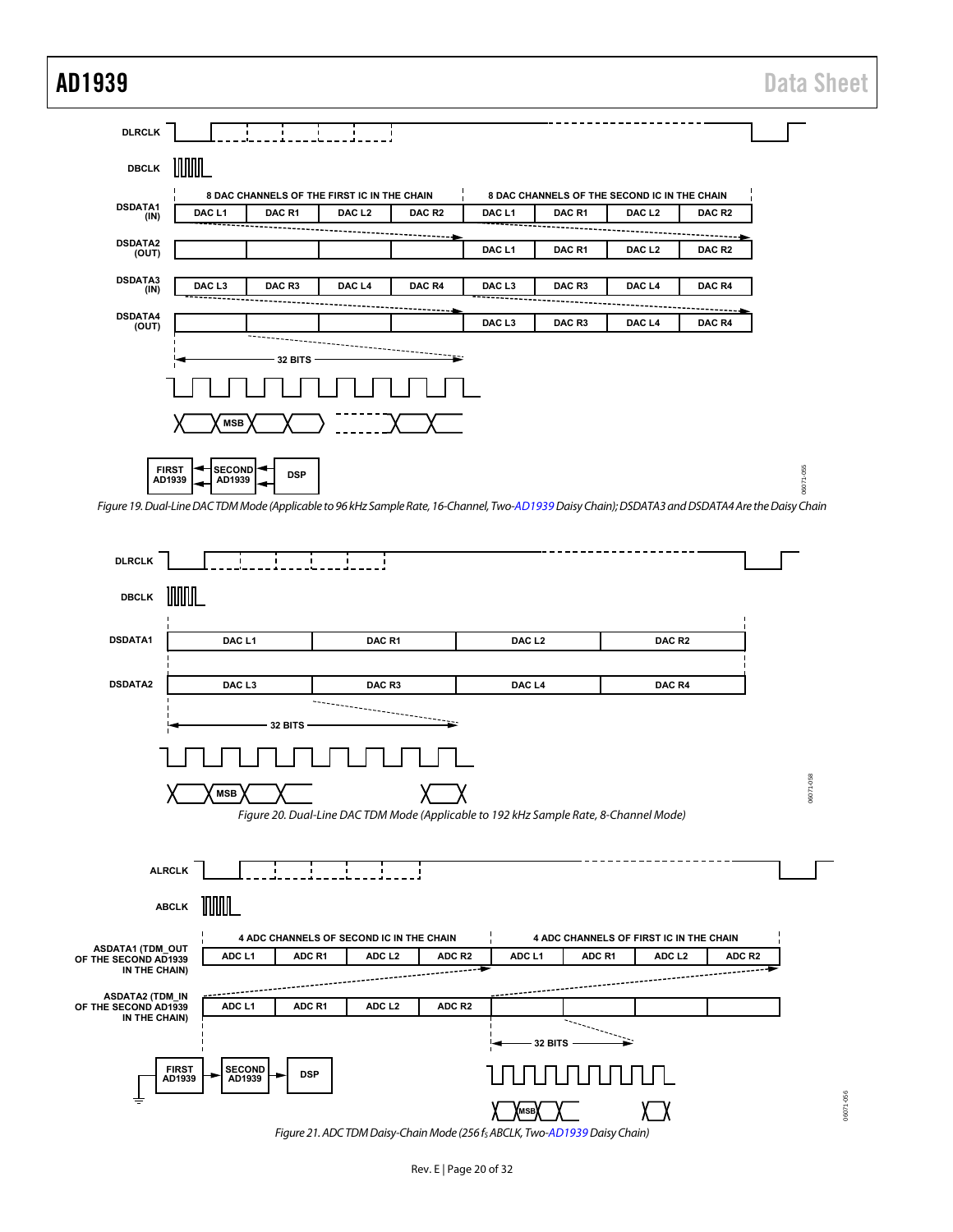<span id="page-21-1"></span>

<span id="page-21-0"></span>Figure 23. Stereo Serial Modes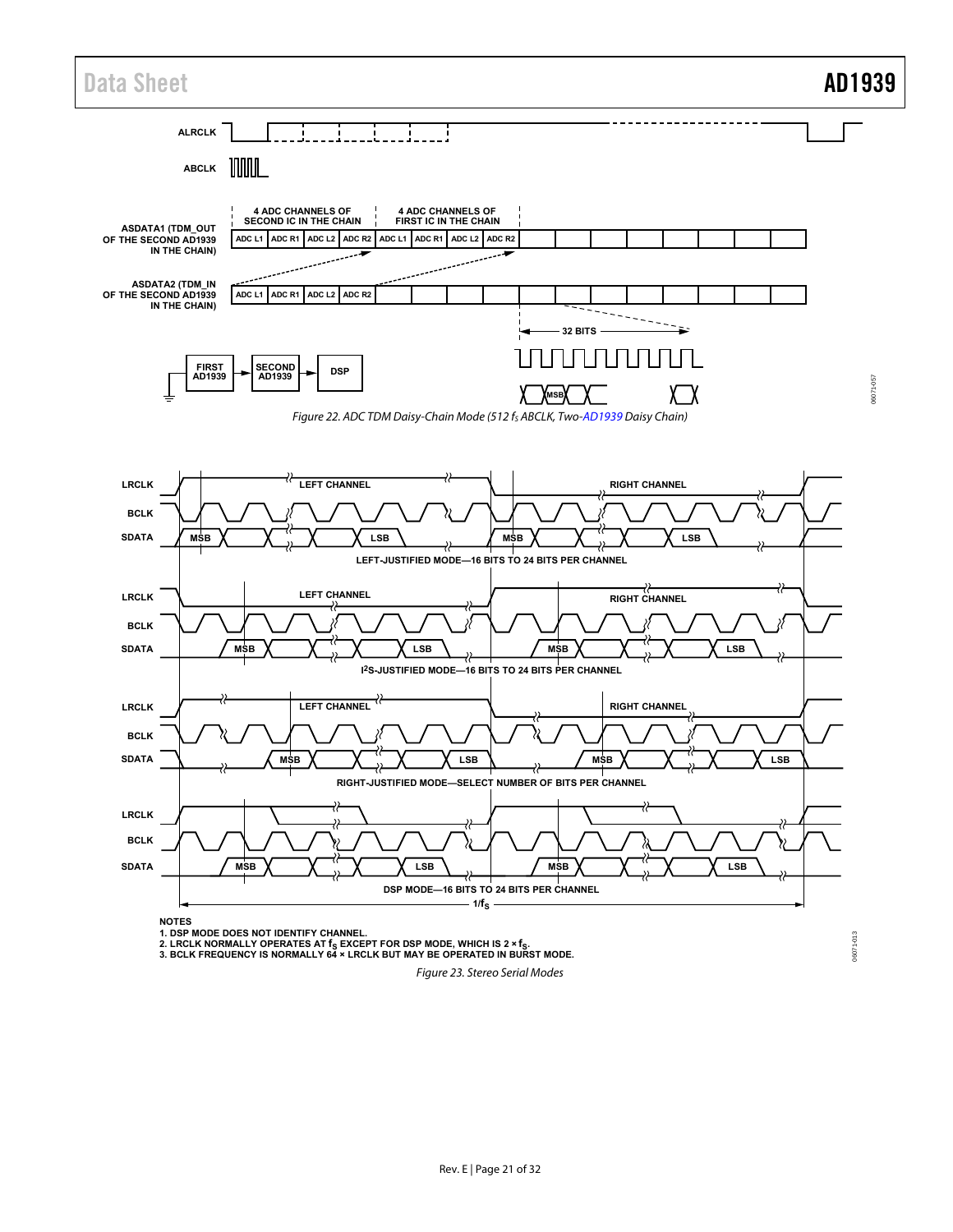<span id="page-22-1"></span><span id="page-22-0"></span>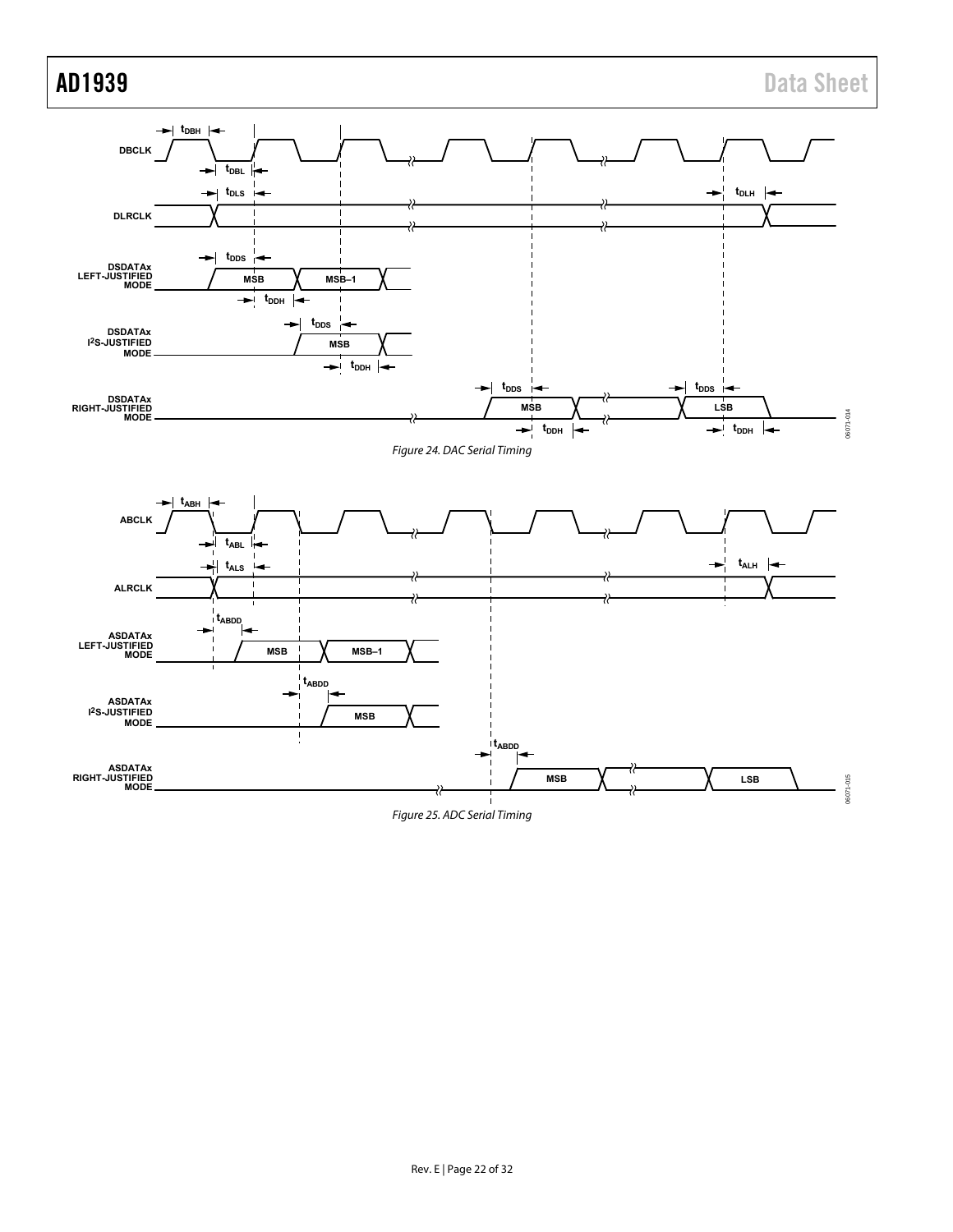## Data Sheet **AD1939**

### <span id="page-23-0"></span>**Table 13. Pin Function Changes in TDM and AUX Modes (Replication of [Table 12\)](#page-16-0)**

| <b>Pin Mnemonic</b> | <b>Stereo Modes</b>        | <b>TDM Modes</b>                           | <b>AUX Modes</b>                     |
|---------------------|----------------------------|--------------------------------------------|--------------------------------------|
| ASDATA1             | ADC1 Data Out              | ADC TDM Data Out                           | <b>TDM Data Out</b>                  |
| ASDATA2             | ADC2 Data Out              | ADC TDM Data In                            | AUX Data Out 1 (to Ext. DAC 1)       |
| DSDATA1             | DAC1 Data In               | DACTDM Data In                             | TDM Data In                          |
| DSDATA <sub>2</sub> | DAC <sub>2</sub> Data In   | DACTDM Data Out                            | AUX Data In 1 (from Ext. ADC 1)      |
| DSDATA3             | DAC3 Data In               | DACTDM Data In 2 (Dual-Line Mode)          | AUX Data In 2 (from Ext. ADC 2)      |
| DSDATA4             | DAC4 Data In               | DACTDM Data Out 2 (Dual-Line Mode)         | AUX Data Out 2 (to Ext. DAC 2)       |
| <b>ALRCLK</b>       | ADC LRCLK In/ADC LRCLK Out | ADCTDM Frame Sync In/ADCTDM Frame Sync Out | TDM Frame Sync In/TDM Frame Sync Out |
| ABCLK               | ADC BCLK In/ADC BCLK Out   | ADC TDM BCLK In/ADC TDM BCLK Out           | TDM BCLK In/TDM BCLK Out             |
| <b>DLRCLK</b>       | DAC LRCLK In/DAC LRCLK Out | DACTDM Frame Sync In/DACTDM Frame Sync Out | AUX LRCLK In/AUX LRCLK Out           |
| <b>DBCLK</b>        | DAC BCLK In/DAC BCLK Out   | DACTDM BCLK In/DACTDM BCLK Out             | AUX BCLK In/AUX BCLK Out             |



<span id="page-23-1"></span>Figure 26. Example of AUX Mode Connection to SHARC [\(AD1939 a](http://www.analog.com/AD1939?doc=AD1939.pdf)s TDM Master/AUX Master Shown)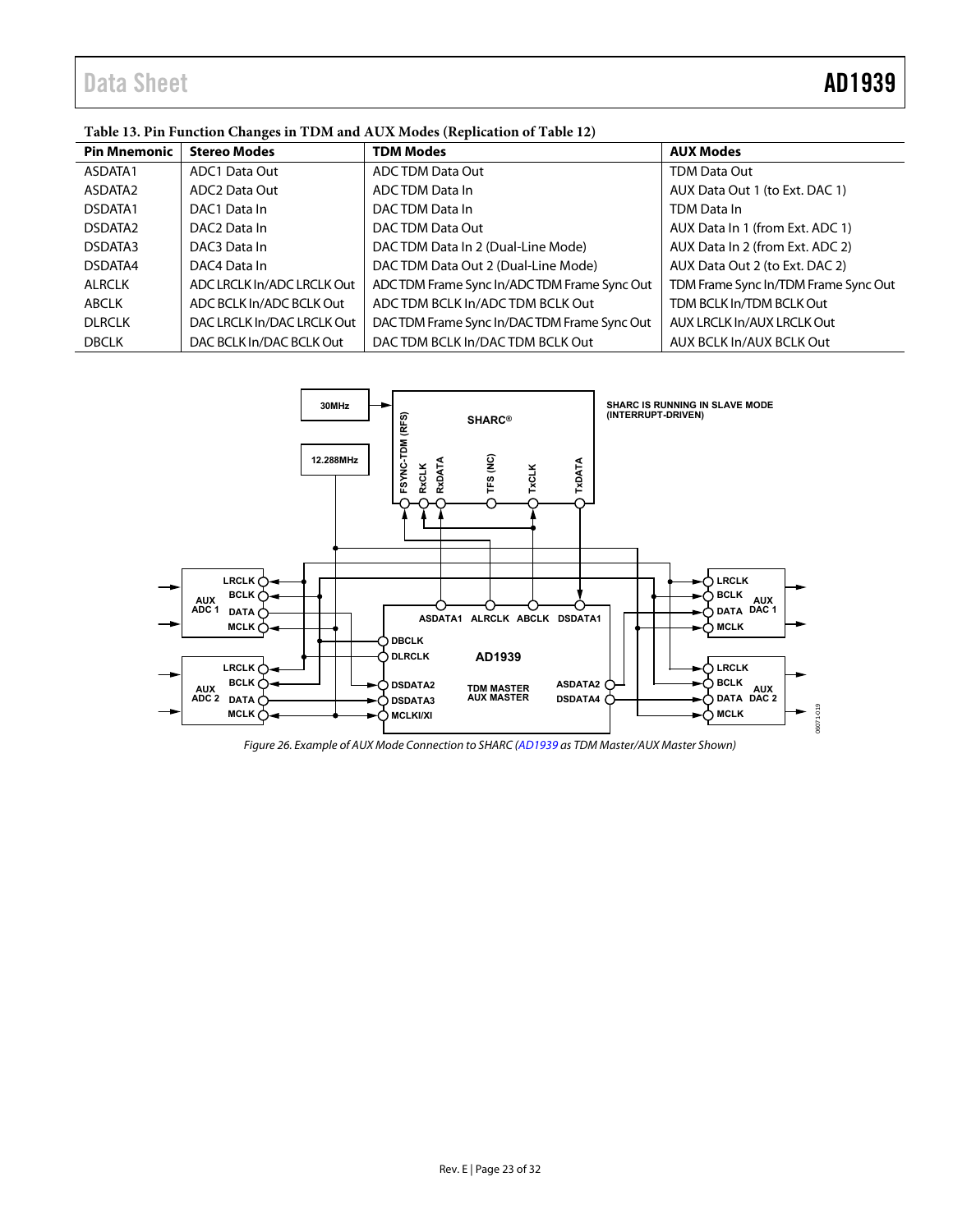### <span id="page-24-0"></span>CONTROL REGISTERS

### <span id="page-24-1"></span>**DEFINITIONS**

The global address for th[e AD1939](http://www.analog.com/AD1939?doc=AD1939.pdf) is 0x04, shifted left one bit due to the  $R/\overline{W}$  bit. All registers are reset to 0, except for the DAC volume registers that are set to full volume.

Note that the first setting in each control register parameter is the default setting.

### **Table 14. Register Format**

|            | َ iob ان<br>ldress                   | R/W | Register Address            | Data       |
|------------|--------------------------------------|-----|-----------------------------|------------|
| <b>Bit</b> | $\sim$ $\sim$ $\sim$<br><u>2</u> .11 | ı v | $1 - 0$<br>$\cdot$<br>ن.ر ا | 7.6<br>7.U |

#### **Table 15. Register Addresses and Functions**

| <b>Address</b> | <b>Function</b>                   |
|----------------|-----------------------------------|
| 0              | PLL and Clock Control 0           |
|                | <b>PLL and Clock Control 1</b>    |
| 2              | DAC Control 0                     |
| 3              | DAC Control 1                     |
| 4              | DAC Control 2                     |
| 5              | DAC individual channel mutes      |
| 6              | DAC L1 volume control             |
|                | DAC R1 volume control             |
| 8              | DAC L2 volume control             |
| 9              | DAC R <sub>2</sub> volume control |
| 10             | DAC L3 volume control             |
| 11             | DAC R3 volume control             |
| 12             | DAC L4 volume control             |
| 13             | DAC R4 volume control             |
| 14             | ADC Control 0                     |
| 15             | <b>ADC Control 1</b>              |
| 16             | <b>ADC Control 2</b>              |

### <span id="page-24-2"></span>**PLL AND CLOCK CONTROL REGISTERS**

### **Table 16. PLL and Clock Control 0 Register**

| Bit      | <b>Value</b> | <b>Function</b>                          | <b>Description</b>                                                 |
|----------|--------------|------------------------------------------|--------------------------------------------------------------------|
| $\Omega$ | 0            | Normal operation                         | PLL power-down                                                     |
|          |              | Power-down                               |                                                                    |
| 2:1      | 00           | INPUT 256 (x 44.1 kHz or 48 kHz)         | MCLKI/XI pin functionality (PLL active), master clock rate setting |
|          | 01           | INPUT 384 ( $\times$ 44.1 kHz or 48 kHz) |                                                                    |
|          | 10           | INPUT 512 ( $\times$ 44.1 kHz or 48 kHz) |                                                                    |
|          | 11           | INPUT 768 ( $\times$ 44.1 kHz or 48 kHz) |                                                                    |
| 4:3      | 00           | XTAL oscillator enabled                  | MCLKO/XO pin, master clock rate setting                            |
|          | 01           | $256 \times f_S$ VCO output              |                                                                    |
|          | 10           | $512 \times f_S$ VCO output              |                                                                    |
|          | 11           | Off                                      |                                                                    |
| 6:5      | 00           | MCLKI/XI                                 | PLL input                                                          |
|          | 01           | <b>DLRCLK</b>                            |                                                                    |
|          | 10           | <b>ALRCLK</b>                            |                                                                    |
|          | 11           | Reserved                                 |                                                                    |
|          | 0            | Disable: ADC and DAC idle                | Internal master clock enable                                       |
|          |              | Enable: ADC and DAC active               |                                                                    |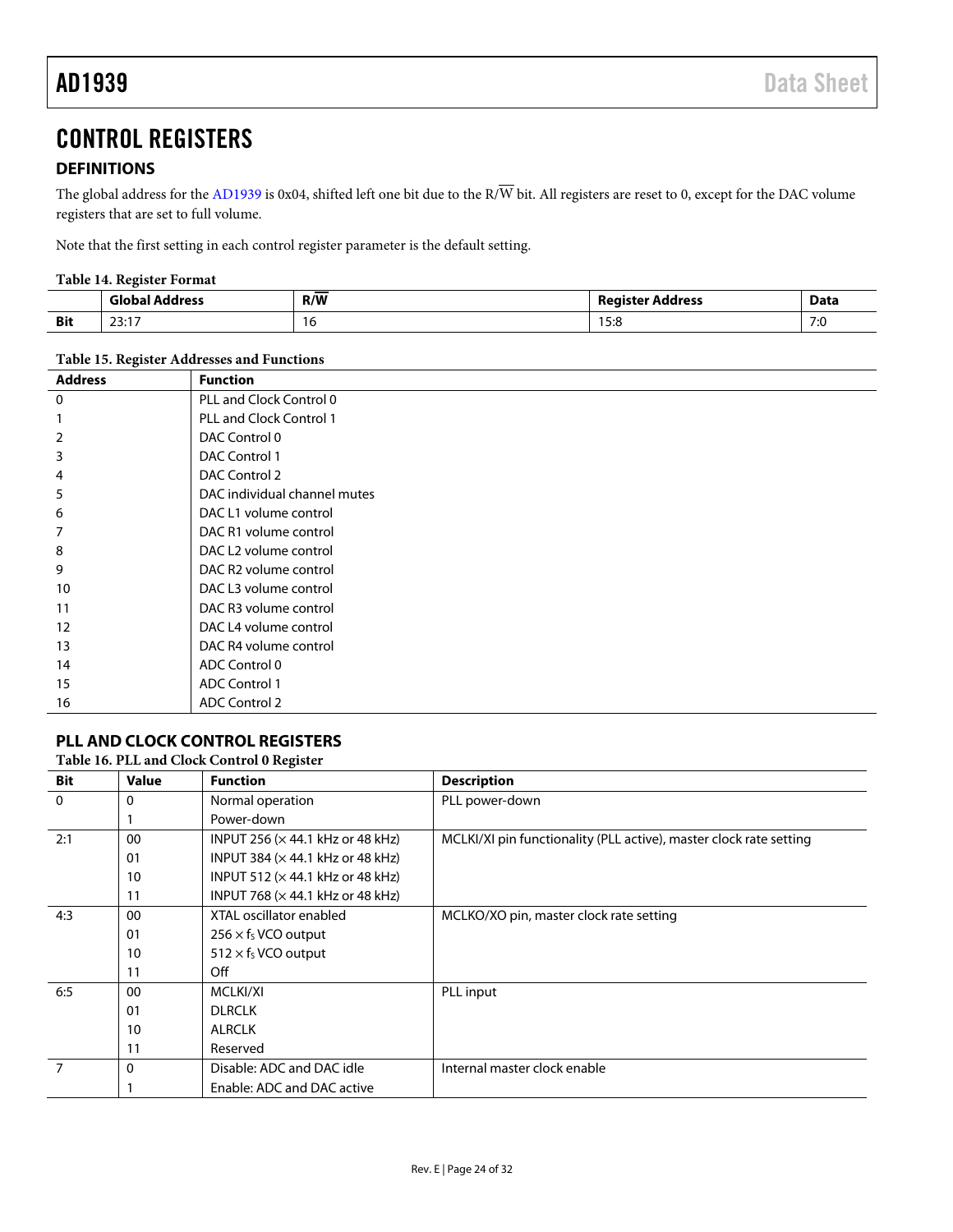### **Table 17. PLL and Clock Control 1 Register**

| <b>Bit</b> | <b>Value</b> | <b>Function</b> | <b>Description</b>             |
|------------|--------------|-----------------|--------------------------------|
| $\Omega$   | 0            | PLL clock       | DAC clock source select        |
|            |              | <b>MCLK</b>     |                                |
|            | 0            | PLL clock       | ADC clock source select        |
|            |              | <b>MCLK</b>     |                                |
|            | 0            | Enabled         | On-chip voltage reference      |
|            |              | <b>Disabled</b> |                                |
| 3          | 0            | Not locked      | PLL lock indicator (read only) |
|            |              | Locked          |                                |
| 7:4        | 0000         | Reserved        |                                |

#### <span id="page-25-0"></span>**DAC CONTROL REGISTERS Table 18. DAC Control 0 Register**

| <b>Bit</b>   | <b>Value</b> | <b>Function</b>                        | <b>Description</b>         |
|--------------|--------------|----------------------------------------|----------------------------|
| $\mathbf{0}$ | 0            | Normal                                 | Power-down                 |
|              |              | Power-down                             |                            |
| 2:1          | 00           | 32 kHz/44.1 kHz/48 kHz                 | Sample rate                |
|              | 01           | 64 kHz/88.2 kHz/96 kHz                 |                            |
|              | 10           | 128 kHz/176.4 kHz/192 kHz              |                            |
|              | 11           | Reserved                               |                            |
| 5:3          | 000          |                                        | SDATA delay (BCLK periods) |
|              | 001          | 0                                      |                            |
|              | 010          | 8                                      |                            |
|              | 011          | 12                                     |                            |
|              | 100          | 16                                     |                            |
|              | 101          | Reserved                               |                            |
|              | 110          | Reserved                               |                            |
|              | 111          | Reserved                               |                            |
| 7:6          | 00           | Stereo (normal)                        | Serial format              |
|              | 01           | TDM (daisy chain)                      |                            |
|              | 10           | DAC AUX mode (ADC-, DAC-, TDM-coupled) |                            |
|              | 11           | Dual-line TDM                          |                            |

### **Table 19. DAC Control 1 Register**

| <b>Bit</b>     | <b>Value</b> | <b>Function</b>                     | <b>Description</b>        |
|----------------|--------------|-------------------------------------|---------------------------|
| $\mathbf{0}$   | 0            | Latch in mid cycle (normal)         | BCLK active edge (TDM in) |
|                |              | Latch in at end of cycle (pipeline) |                           |
| 2:1            | 00           | 64 (2 channels)                     | <b>BCLKs</b> per frame    |
|                | 01           | 128 (4 channels)                    |                           |
|                | 10           | 256 (8 channels)                    |                           |
|                | 11           | 512 (16 channels)                   |                           |
| $\overline{3}$ | 0            | Left low                            | <b>LRCLK</b> polarity     |
|                |              | Left high                           |                           |
| $\overline{4}$ | 0            | Slave                               | <b>LRCLK</b> master/slave |
|                |              | Master                              |                           |
| $5^{\circ}$    | 0            | Slave                               | <b>BCLK</b> master/slave  |
|                |              | Master                              |                           |
| 6              | 0            | DBCLK pin                           | <b>BCLK</b> source        |
|                |              | Internally generated                |                           |
| $\overline{7}$ | 0            | Normal                              | <b>BCLK</b> polarity      |
|                |              | Inverted                            |                           |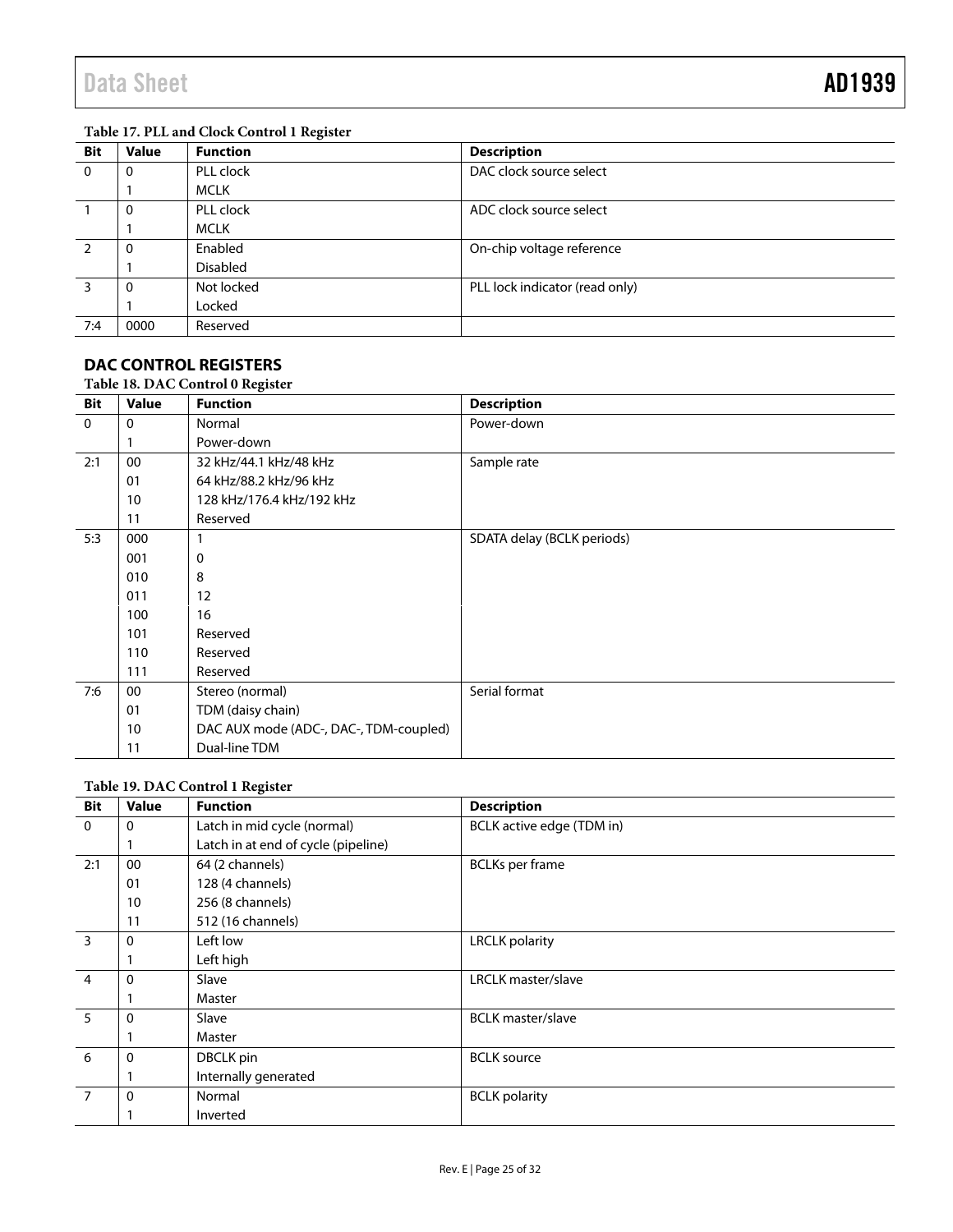### **Table 20. DAC Control 2 Register**

| <b>Bit</b>  | <b>Value</b> | <b>Function</b> | <b>Description</b>                             |
|-------------|--------------|-----------------|------------------------------------------------|
| $\mathbf 0$ | $\Omega$     | Unmute          | Master mute                                    |
|             |              | Mute            |                                                |
| 2:1         | 00           | Flat            | De-emphasis (32 kHz/44.1 kHz/48 kHz mode only) |
|             | 01           | 48 kHz curve    |                                                |
|             | 10           | 44.1 kHz curve  |                                                |
|             | 11           | 32 kHz curve    |                                                |
| 4:3         | 00           | 24              | Word width                                     |
|             | 01           | 20              |                                                |
|             | 10           | Reserved        |                                                |
|             | 11           | 16              |                                                |
| 5           | 0            | Noninverted     | DAC output polarity                            |
|             |              | Inverted        |                                                |
| 7:6         | 00           | Reserved        |                                                |

### **Table 21. DAC Individual Channel Mutes**

| <b>Bit</b>     | <b>Value</b> | <b>Function</b> | <b>Description</b> |
|----------------|--------------|-----------------|--------------------|
| $\mathbf 0$    | 0            | Unmute          | DAC 1 left mute    |
|                |              | Mute            |                    |
|                | 0            | Unmute          | DAC 1 right mute   |
|                |              | Mute            |                    |
| $\overline{2}$ | 0            | Unmute          | DAC 2 left mute    |
|                |              | Mute            |                    |
| $\overline{3}$ | 0            | <b>Unmute</b>   | DAC 2 right mute   |
|                |              | Mute            |                    |
| $\overline{4}$ | 0            | Unmute          | DAC 3 left mute    |
|                |              | Mute            |                    |
| 5              | 0            | Unmute          | DAC 3 right mute   |
|                |              | Mute            |                    |
| 6              | 0            | Unmute          | DAC 4 left mute    |
|                |              | Mute            |                    |
| $\overline{7}$ | 0            | Unmute          | DAC 4 right mute   |
|                |              | Mute            |                    |

### **Table 22. DAC Volume Controls**

| <b>Bit</b> | <b>Value</b> | <b>Function</b>         | Description        |
|------------|--------------|-------------------------|--------------------|
| 7:0        |              | No attenuation          | DAC volume control |
|            | 1 to 254     | $-3/8$ dB per step      |                    |
|            | 255          | <b>Full attenuation</b> |                    |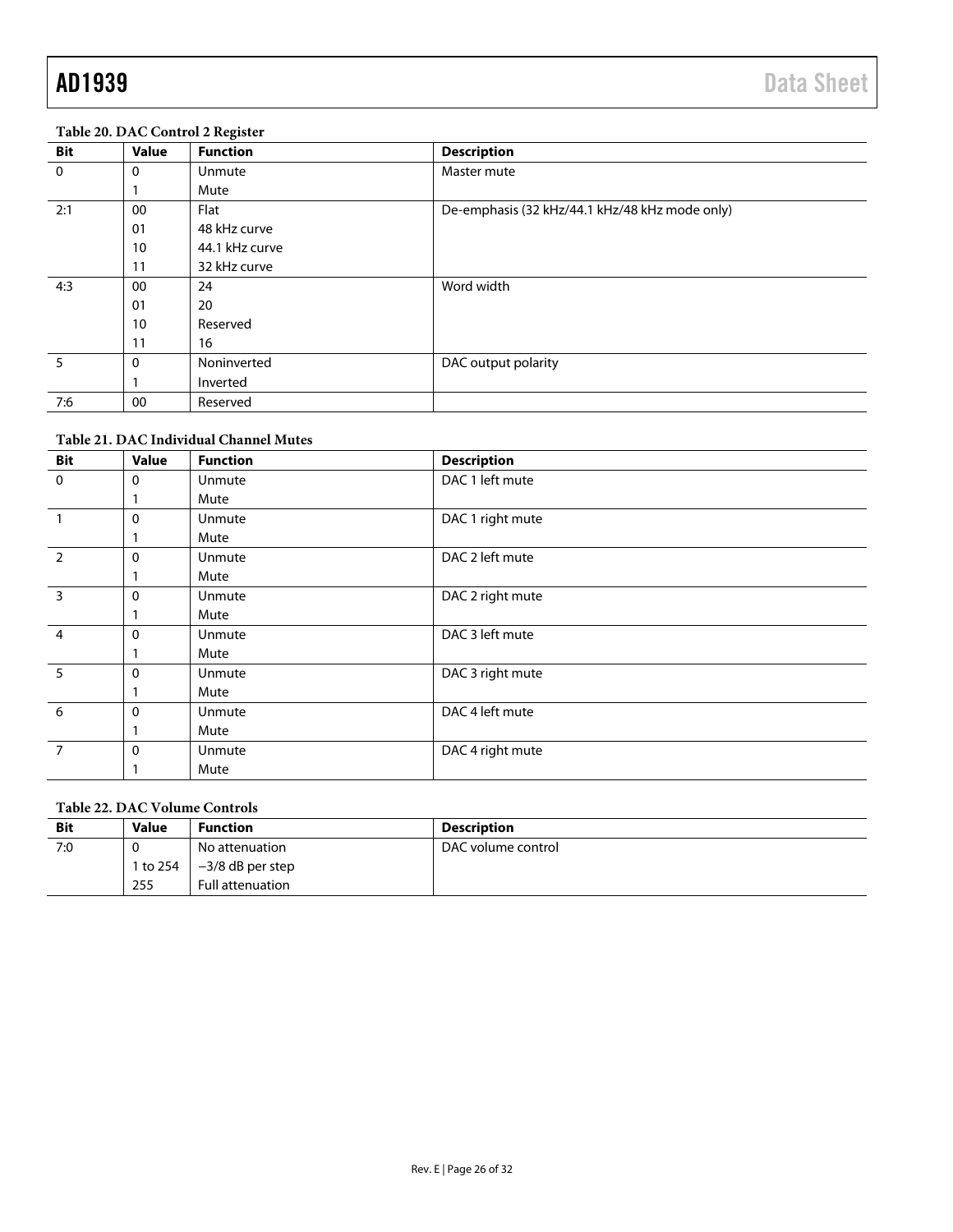### <span id="page-27-0"></span>**ADC CONTROL REGISTERS**

|  |  | Table 23. ADC Control 0 Register |
|--|--|----------------------------------|
|  |  |                                  |

| Bit            | Twore 20.11D & control of Regioner<br><b>Value</b> | <b>Function</b>           | <b>Description</b> |
|----------------|----------------------------------------------------|---------------------------|--------------------|
| $\mathbf 0$    | $\mathbf{0}$                                       | Normal                    | Power-down         |
|                |                                                    | Power down                |                    |
|                | $\Omega$                                           | Off                       | High-pass filter   |
|                |                                                    | On                        |                    |
| $\overline{2}$ | $\mathbf{0}$                                       | Unmute                    | ADC 1L mute        |
|                |                                                    | Mute                      |                    |
| $\overline{3}$ | $\mathbf{0}$                                       | Unmute                    | ADC 1R mute        |
|                |                                                    | Mute                      |                    |
| $\overline{4}$ | $\Omega$                                           | Unmute                    | ADC 2L mute        |
|                |                                                    | Mute                      |                    |
| $\overline{5}$ | $\Omega$                                           | <b>Unmute</b>             | ADC 2R mute        |
|                |                                                    | Mute                      |                    |
| 7:6            | 00                                                 | 32 kHz/44.1 kHz/48 kHz    | Output sample rate |
|                | 01                                                 | 64 kHz/88.2 kHz/96 kHz    |                    |
|                | 10                                                 | 128 kHz/176.4 kHz/192 kHz |                    |
|                | 11                                                 | Reserved                  |                    |

### **Table 24. ADC Control 1 Register**

| Bit            | <b>Value</b> | <b>Function</b>                        | <b>Description</b>         |
|----------------|--------------|----------------------------------------|----------------------------|
| 1:0            | 00           | 24                                     | Word width                 |
|                | 01           | 20                                     |                            |
|                | 10           | Reserved                               |                            |
|                | 11           | 16                                     |                            |
| 4:2            | 000          |                                        | SDATA delay (BCLK periods) |
|                | 001          | 0                                      |                            |
|                | 010          | 8                                      |                            |
|                | 011          | 12                                     |                            |
|                | 100          | 16                                     |                            |
|                | 101          | Reserved                               |                            |
|                | 110          | Reserved                               |                            |
|                | 111          | Reserved                               |                            |
| 6:5            | 00           | Stereo                                 | Serial format              |
|                | 01           | TDM (daisy chain)                      |                            |
|                | 10           | ADC AUX mode (ADC-, DAC-, TDM-coupled) |                            |
|                | 11           | Reserved                               |                            |
| $\overline{7}$ | 0            | Latch in mid cycle (normal)            | BCLK active edge (TDM in)  |
|                |              | Latch in at end of cycle (pipeline)    |                            |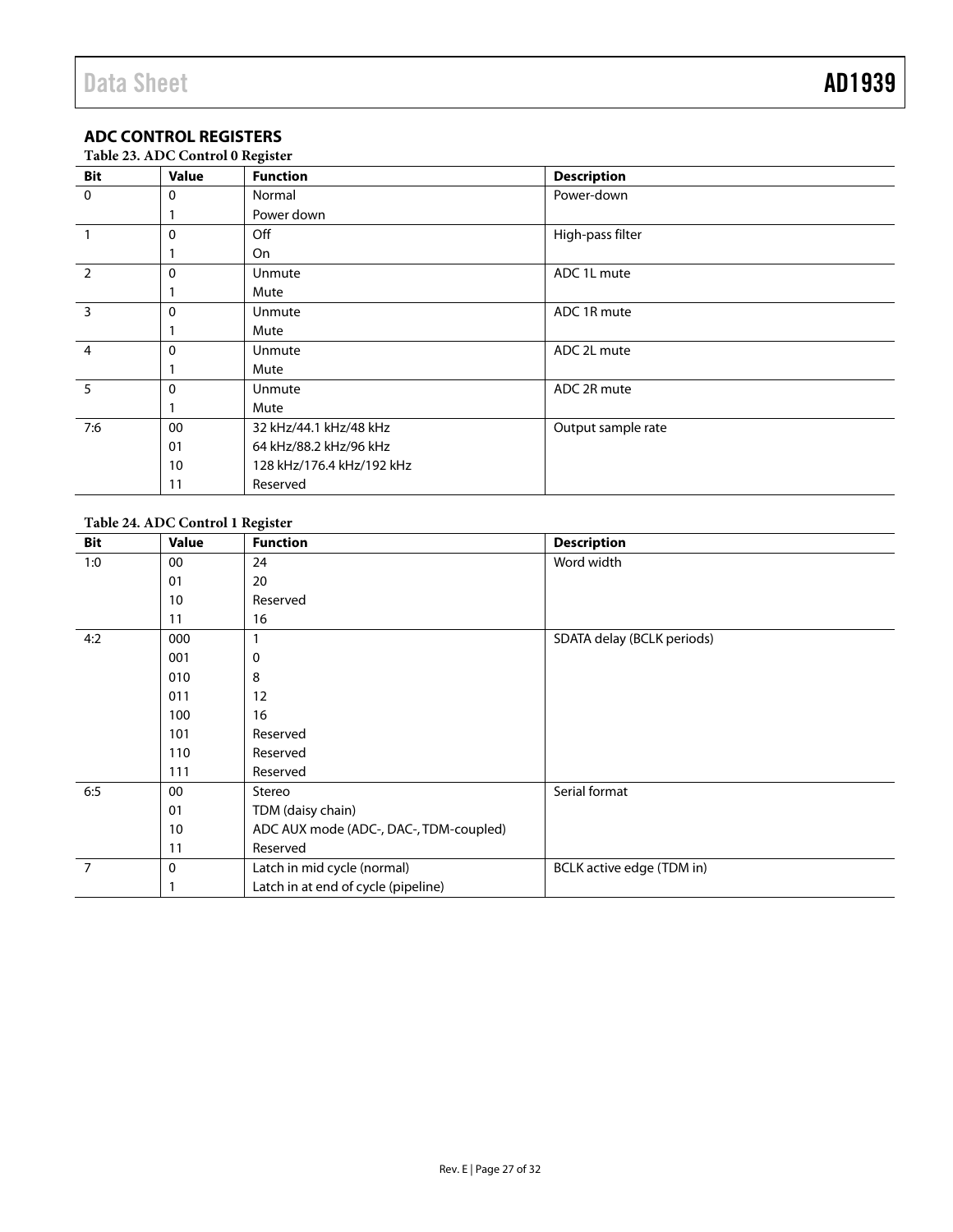| <b>Bit</b>     | <b>Value</b> | <b>Function</b>                                                    | <b>Description</b>       |
|----------------|--------------|--------------------------------------------------------------------|--------------------------|
| $\mathbf 0$    | 0            | 50/50 (allows 32, 24, 20, or 16 bit clocks (BCLKs)<br>per channel) | <b>LRCLK</b> format      |
|                |              | Pulse (32 BCLKs per channel)                                       |                          |
|                | $\mathbf 0$  | Drive out on falling edge (DEF)                                    | <b>BCLK</b> polarity     |
|                |              | Drive out on rising edge                                           |                          |
| $\overline{2}$ | $\mathbf 0$  | Left low                                                           | <b>LRCLK</b> polarity    |
|                |              | Left high                                                          |                          |
| 3              | 0            | Slave                                                              | LRCLK master/slave       |
|                |              | Master                                                             |                          |
| 5:4            | 00           | 64                                                                 | <b>BCLKs</b> per frame   |
|                | 01           | 128                                                                |                          |
|                | 10           | 256                                                                |                          |
|                | 11           | 512                                                                |                          |
| 6              | $\mathbf 0$  | Slave                                                              | <b>BCLK</b> master/slave |
|                |              | Master                                                             |                          |
|                | $\Omega$     | ABCLK pin                                                          | <b>BCLK</b> source       |
|                |              | Internally generated                                               |                          |

### **Table 25. ADC Control 2 Register**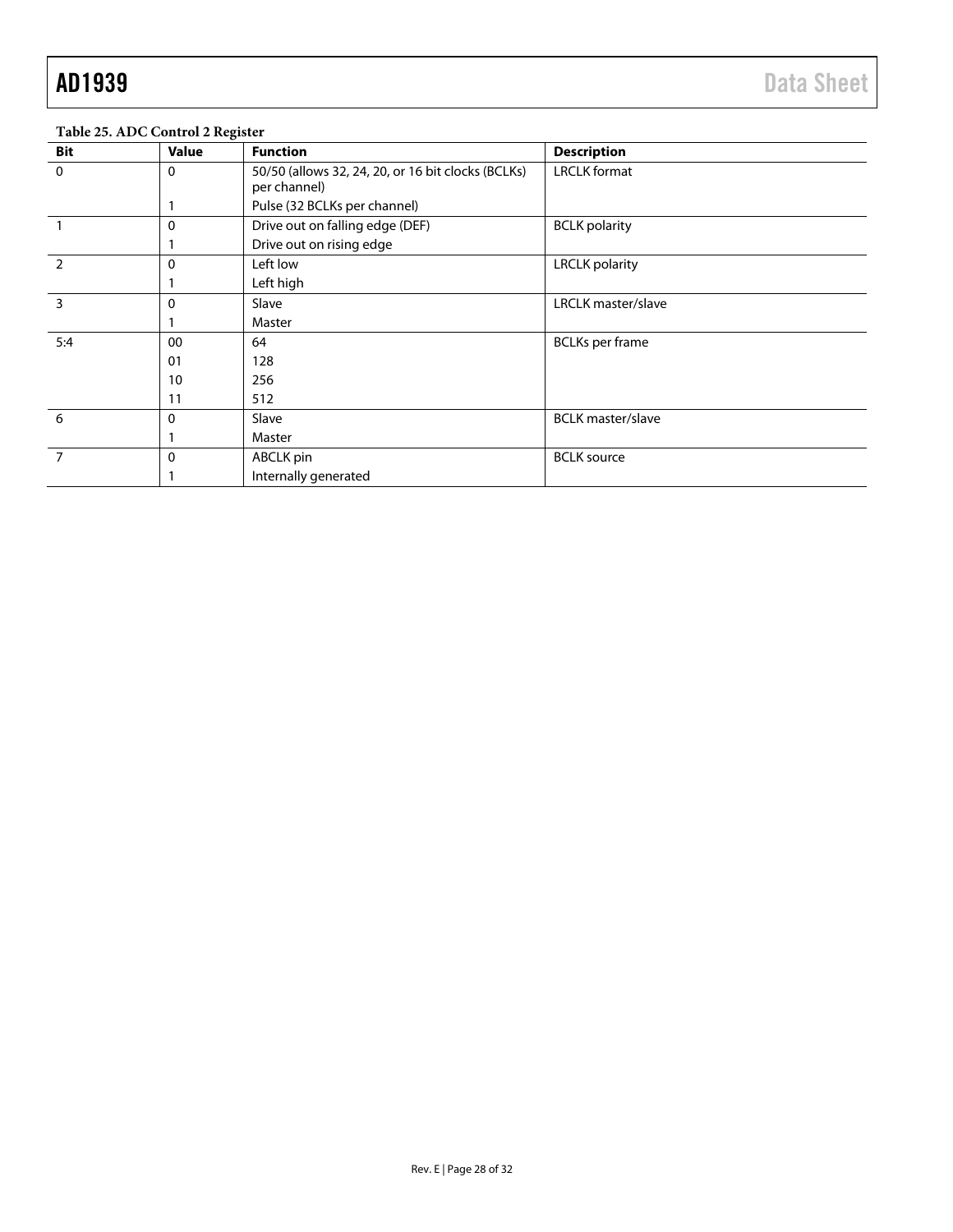### <span id="page-29-0"></span>**ADDITIONAL MODES**

The [AD1939 o](http://www.analog.com/AD1939?doc=AD1939.pdf)ffers several additional modes for board level design enhancements. To reduce the EMI in board level design, serial data can be transmitted without an explicit BCLK. See [Figure 27 f](#page-29-1)or an example of a DAC TDM data transmission mode that does not require high speed DBCLK. This configuration is applicable when the [AD1939](http://www.analog.com/AD1939?doc=AD1939.pdf) master clock is generated by the PLL with the DLRCLK as the PLL reference frequency.

To relax the requirement for the setup time of the [AD1939 i](http://www.analog.com/AD1939?doc=AD1939.pdf)n cases of high speed TDM data transmission, th[e AD1939](http://www.analog.com/AD1939?doc=AD1939.pdf) can latch in the data using the falling edge of DBCLK. This effectively dedicates the entire BCLK period to the setup time. This mode is useful in cases where the source has a large delay time in the serial data driver[. Figure 28](#page-29-2) shows this pipeline mode of data transmission.

Both the BCLK-less and pipeline modes are available on the ADC serial data port.

<span id="page-29-2"></span><span id="page-29-1"></span>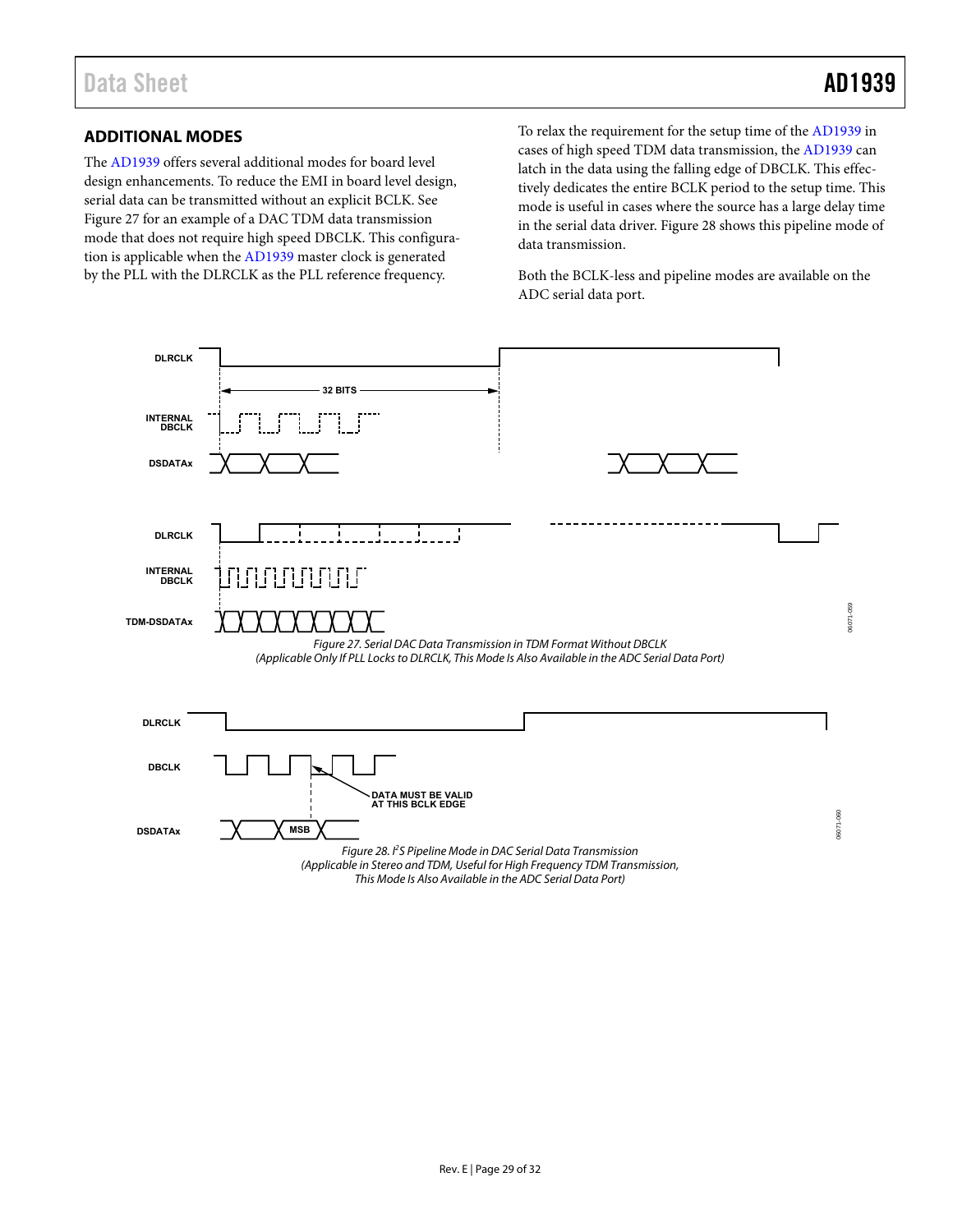## <span id="page-30-0"></span>APPLICATION CIRCUITS

Typical application circuits are shown in [Figure 29](#page-30-1) throug[h Figure 32.](#page-30-2) [Figure](#page-30-1) 29 shows a typical ADC input filter circuit. Recommended loop filters for LR clock and master clock as the PLL reference are shown in [Figure 30.](#page-30-3) Output filters for the DAC outputs are shown in [Figure 31](#page-30-4) and a regulator circuit is shown in [Figure 32.](#page-30-2) 



<span id="page-30-1"></span>*Figure 29. Typical ADC Input Filter Circuit*



<span id="page-30-4"></span>*Figure 31. Typical DAC Output Filter Circuit (Differential)*



<span id="page-30-3"></span>*Figure 30. Recommended Loop Filters for LRCLK or MCLK PLL Reference*



<span id="page-30-2"></span>*Figure 32. Recommended 3.3 V Regulator Circuit*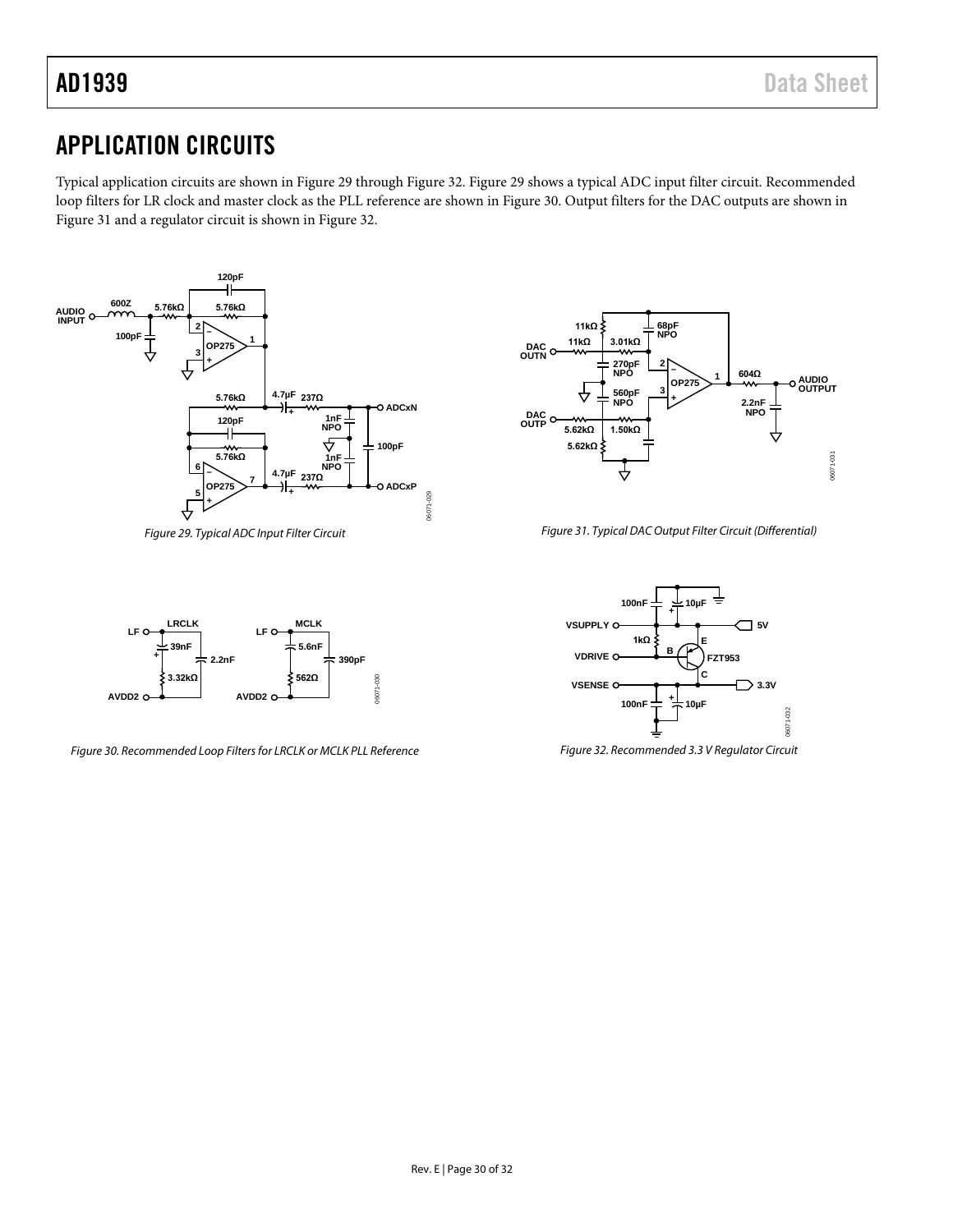## <span id="page-31-0"></span>OUTLINE DIMENSIONS



### <span id="page-31-1"></span>**ORDERING GUIDE**

| Model $1/2$    | <b>Temperature Range</b>            | <b>Package Description</b>      | <b>Package Option</b> |
|----------------|-------------------------------------|---------------------------------|-----------------------|
| AD1939YSTZ     | $-40^{\circ}$ C to $+105^{\circ}$ C | 64-Lead LOFP                    | $ST-64-2$             |
| AD1939YSTZRL   | $-40^{\circ}$ C to $+105^{\circ}$ C | 64-Lead LQFP, 13" Tape and Reel | $ST-64-2$             |
| AD1939WBSTZ    | $-40^{\circ}$ C to $+105^{\circ}$ C | 64-Lead LOFP                    | $ST-64-2$             |
| AD1939WBSTZ-RL | $-40^{\circ}$ C to $+105^{\circ}$ C | 64-Lead LQFP, 13" Tape and Reel | $ST-64-2$             |
| EVAL-AD1939AZ  |                                     | <b>Evaluation Board</b>         |                       |

 $17 =$  RoHS Compliant Part.

 $2$  W = Qualified for Automotive Applications.

### <span id="page-31-2"></span>**AUTOMOTIVE PRODUCTS**

The [AD1939W](http://www.analog.com/AD1939?doc=AD1939.pdf) models are available with controlled manufacturing to support the quality and reliability requirements of automotive applications. Note that these automotive models may have specifications that differ from the commercial models; therefore, designers should review the [Specifications](#page-3-0) section of this data sheet carefully. Only the automotive grade products shown are available for use in automotive applications. Contact your local Analog Devices account representative for specific product ordering information and to obtain the specific Automotive Reliability reports for these models.